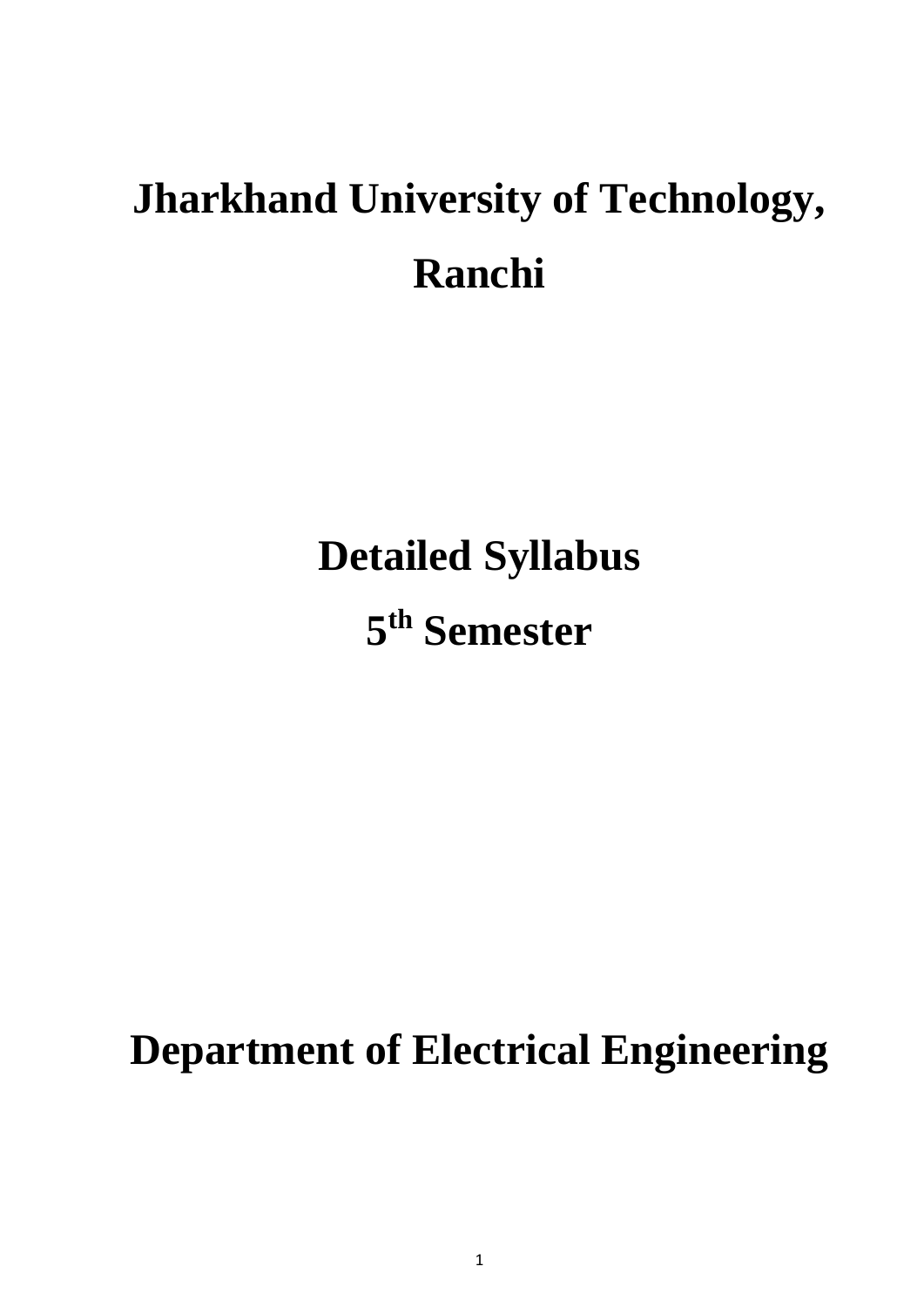### **Course structure of Electrical Engineering**

### **Semester -5 th Branch: Electrical Engineering**

| S.No           | Course<br>Code                                                            | <b>Subject</b>                         | L              | Т        | P        | <b>Credit</b>  |  |  |  |  |
|----------------|---------------------------------------------------------------------------|----------------------------------------|----------------|----------|----------|----------------|--|--|--|--|
|                |                                                                           |                                        |                |          |          |                |  |  |  |  |
| 01             | <b>EE501</b>                                                              | Electrical Machine-II                  | $\overline{4}$ | 1        | $\theta$ | $\overline{4}$ |  |  |  |  |
| 02             | <b>EE502</b>                                                              | Principles of Control Systems          | 3              | 1        | $\theta$ | 3              |  |  |  |  |
| 03             | <b>EE503</b>                                                              | Microprocessor and Microcontroller     | 3              | 1        | $\theta$ | 3              |  |  |  |  |
| 04             |                                                                           | Professional Elective-I                | 3              | 1        | $\theta$ | 3              |  |  |  |  |
| 0 <sub>5</sub> |                                                                           | 3<br>Open Elective-I<br>1              |                |          |          |                |  |  |  |  |
|                |                                                                           | Laboratory/sessional                   |                |          |          |                |  |  |  |  |
| 01             | <b>EE501P</b>                                                             | <b>Electrical Machine-II Lab</b>       | $\theta$       | $\Omega$ | 3        | 1              |  |  |  |  |
| 02             | <b>EE502P</b>                                                             | Principles of Control Systems Lab      | $\theta$       | $\Omega$ | 3        | 1              |  |  |  |  |
| 03             | <b>EE503P</b>                                                             | Microprocessor and Microcontroller Lab | $\theta$       | $\Omega$ | 3        | 1              |  |  |  |  |
| 04             | <b>EE504P</b>                                                             | <b>Basic Computational Lab</b>         | $\theta$       | $\theta$ | 3        |                |  |  |  |  |
| 05             | 3<br><b>EE505P</b><br>$\theta$<br>$\theta$<br>General Proficiency/Seminar |                                        |                |          |          |                |  |  |  |  |
|                | <b>Total Credits</b>                                                      |                                        |                |          |          | 22             |  |  |  |  |

| <b>Professional Elective-I</b> |                                       |  |  |  |  |
|--------------------------------|---------------------------------------|--|--|--|--|
| <b>EE511</b>                   | Signals & Systems                     |  |  |  |  |
| <b>EE512</b>                   | <b>Electrical Machine Design</b>      |  |  |  |  |
| <b>EE513</b>                   | Transforms in Electrical Engineering  |  |  |  |  |
| <b>EE514</b>                   | <b>Applied Electrical Engineering</b> |  |  |  |  |

|                 | <b>Open Elective-I</b>                                                                        |  |  |  |  |  |
|-----------------|-----------------------------------------------------------------------------------------------|--|--|--|--|--|
| <b>EE521</b>    | <b>Power Plant Engineering</b>                                                                |  |  |  |  |  |
| <b>EE522</b>    | <b>Industrial Instrumentation and Automation</b>                                              |  |  |  |  |  |
| <b>EE523</b>    | Principles of Control Systems*                                                                |  |  |  |  |  |
| <b>EE524</b>    | Electromechanical Energy Conversion and Transformers*                                         |  |  |  |  |  |
|                 | Any paper floated by the other department can be selected/opted by the Electrical Engineering |  |  |  |  |  |
| <b>Students</b> |                                                                                               |  |  |  |  |  |

### **\*This course is not offered to Electrical Engineering students.**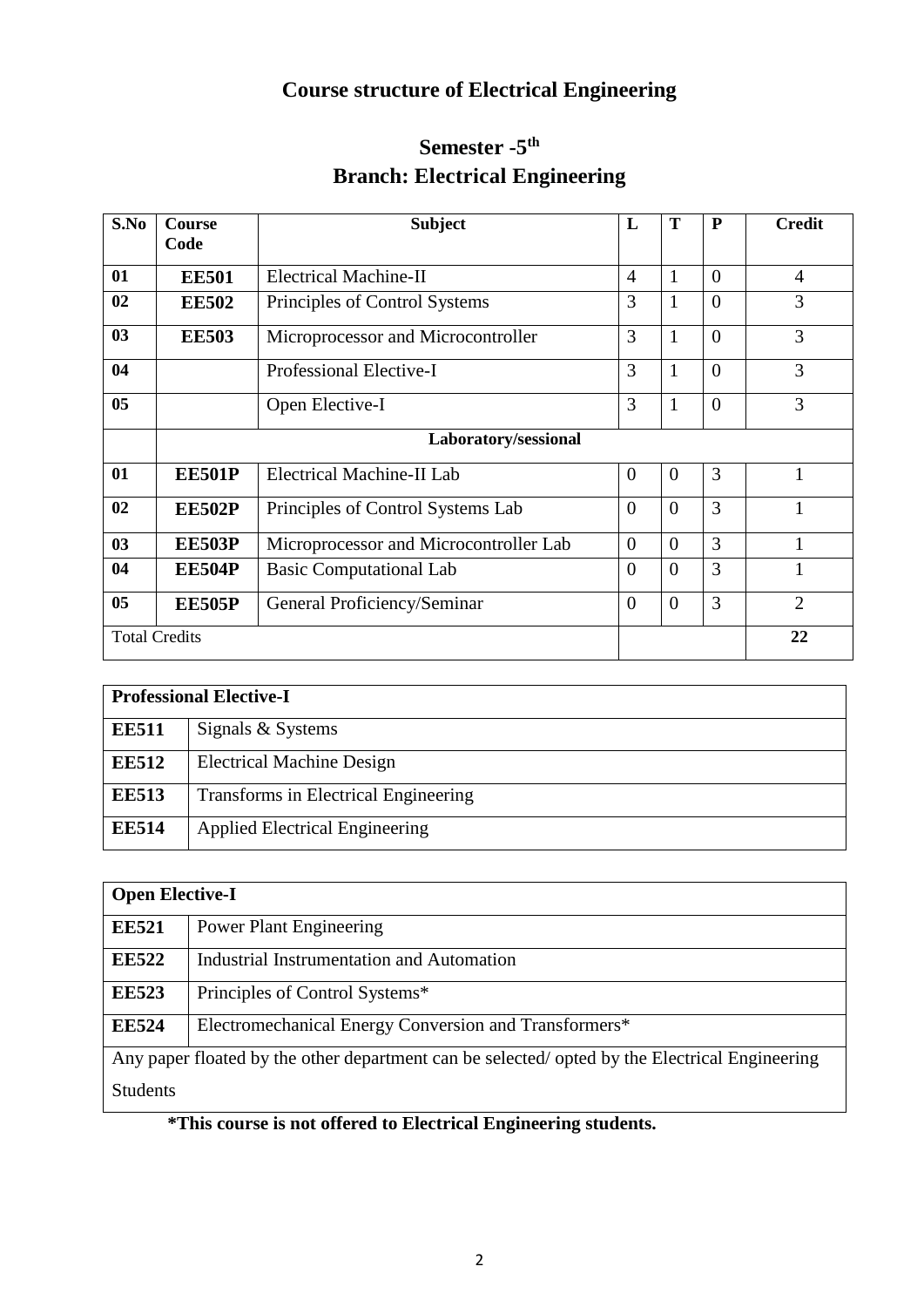# **Professional Core**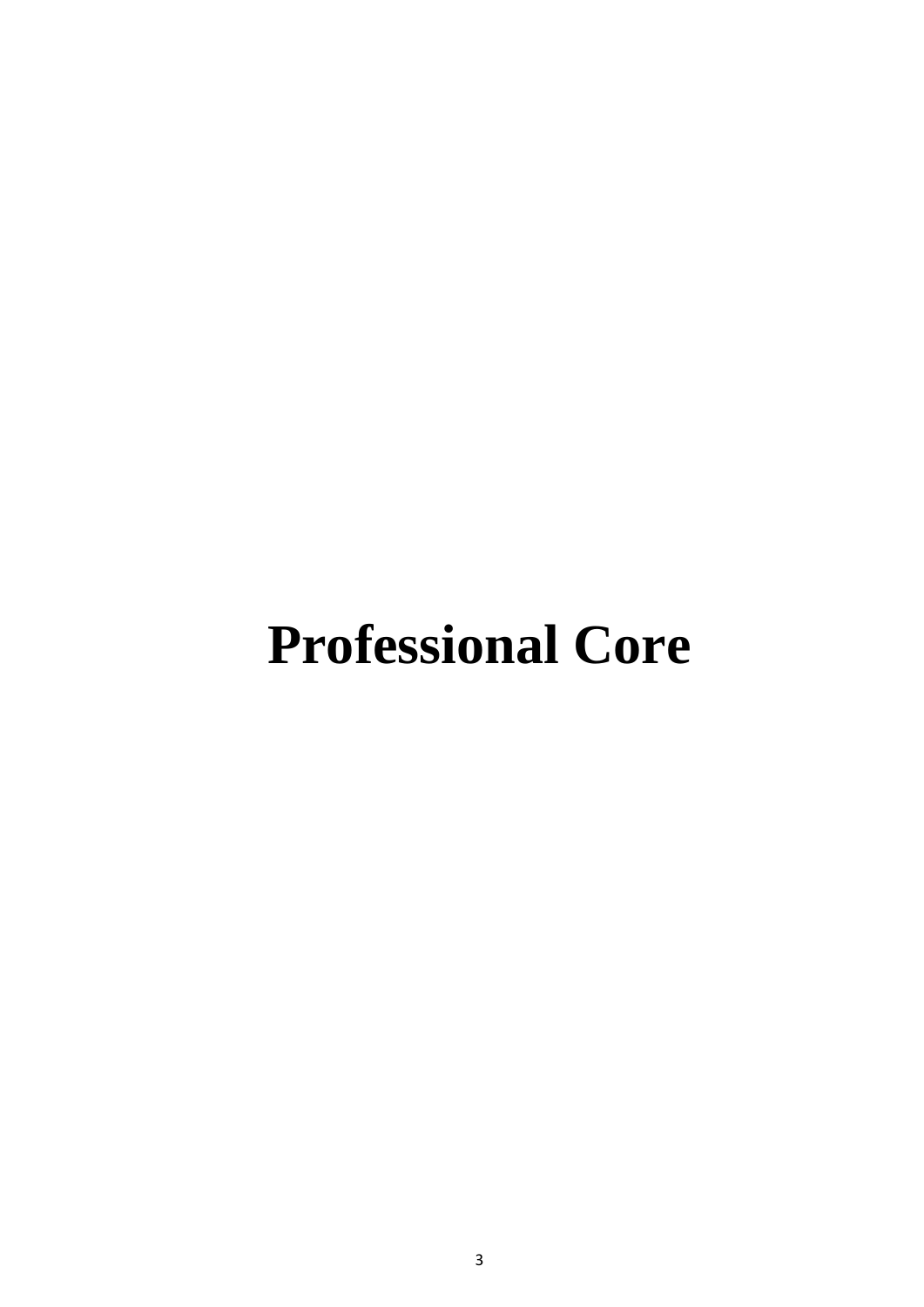After successful completion of the course, students will be able to:

| CO's            | <b>CO</b> Description                                                                         |
|-----------------|-----------------------------------------------------------------------------------------------|
| CO <sub>1</sub> | Understand the construction and principle of operation of synchronous machines and            |
|                 | induction machines.                                                                           |
| CO <sub>2</sub> | <b>Analyze</b> the effects of excitation and mechanical input on the operation of synchronous |
|                 | Machine.                                                                                      |
| CO <sub>3</sub> | <b>Analyze</b> starting and speed control methods of synchronous machines and induction       |
|                 | machines.                                                                                     |
| CO <sub>4</sub> | <b>Evaluate</b> performance characteristics of synchronous machines and induction machine.    |

#### **CO's-PO's Mapping Matrix:**

Enter correlation levels1, 2 or 3 as defined below-

|                 | $\frac{1}{2}$ . $\frac{1}{2}$ $\frac{1}{2}$ $\frac{1}{2}$ $\frac{1}{2}$ $\frac{1}{2}$<br>$\mathcal{L}$ . Moderate (McGrafit)<br>$\sigma$ . Dubstantiai (111511) |  |  |  |  |  |  |  |  |                                                                          |  |
|-----------------|-----------------------------------------------------------------------------------------------------------------------------------------------------------------|--|--|--|--|--|--|--|--|--------------------------------------------------------------------------|--|
| $\cos/Pos$      |                                                                                                                                                                 |  |  |  |  |  |  |  |  | PO1   PO2   PO3   PO4   PO5   PO6   PO7   PO8   PO9   PO10   PO11   PO12 |  |
| CO <sub>1</sub> |                                                                                                                                                                 |  |  |  |  |  |  |  |  |                                                                          |  |
| CO <sub>2</sub> |                                                                                                                                                                 |  |  |  |  |  |  |  |  |                                                                          |  |
| CO <sub>3</sub> |                                                                                                                                                                 |  |  |  |  |  |  |  |  |                                                                          |  |
| CO <sub>4</sub> |                                                                                                                                                                 |  |  |  |  |  |  |  |  |                                                                          |  |
| Avg.            |                                                                                                                                                                 |  |  |  |  |  |  |  |  |                                                                          |  |

### 1. Slight (low) 2. Moderate (Medium) 3. Substantial (High)

### **DETAILED SYLLABUS**

#### **Module I: Fundamentals of A.C. Machines (5 Lectures)**

Fundamental principles of A.C. machines: E.M.F equation of an elementary alternator, single & three phase, factors affecting the induced e.m.f, full pitch & fractional pitch windings, winding factors, armature reaction, concept of time phasor & space phasor.

### **Module-II: Synchronous Generator (12 Lectures)**

Various types and construction, cylindrical rotor theory, phasor diagram, open circuit & short circuit characteristics, armature reaction, synchronous reactance, SCR, load characteristics, voltage regulation, E.M.F. method, MMF method, ZPF method, Potier triangle, synchronous machine connected to infinite bus, power angle characteristics.

Theory of salient pole machine: Blondel's two reaction theory, phasor diagram, direct axis and quadrature axis synchronous reactance, power angle characteristics, slip test, parallel operation: Synchronizing method, effect of wrong synchronization, load sharing between alternators in parallel, transient & sub-transient reactance.

### **Module-III: Synchronous Motor (7 Lectures)**

General physical consideration, main features, equivalent circuit & phasor diagram, torque & power relations in salient and non-salient pole motors, V-curves & inverted V-curves, effect of change of excitation, synchronous condenser, starting of synchronous motor, performance characteristics of synchronous motor, hunting, applications.

#### **Module-IV: Three Phase Induction Motor (10 Lectures)**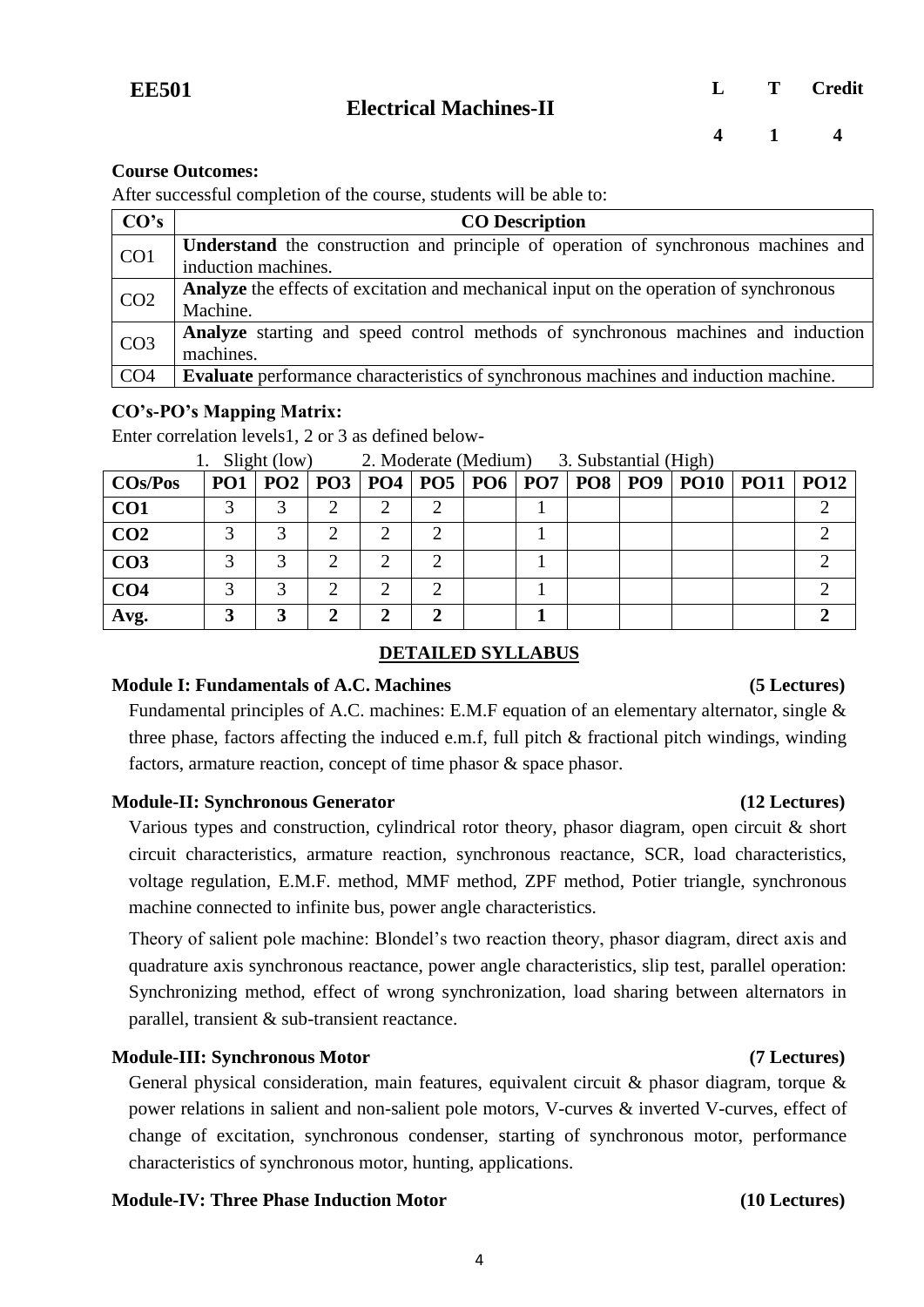Three Phase Induction Motors: Types, Construction and principle of operation, phasor diagrams, equivalent circuit, power and torque relations, condition for maximum torque, Performance characteristics, effect of rotor resistance on speed torque characteristics, stable & unstable region of operation, Operation with unbalanced supply voltage. Starting of 3 phase induction motor, speed control of induction motor, Double cage induction motor, Cogging and Crawling of Induction motor, induction generator.

#### **Module-V: Single phase motors (5 Lectures)**

Induction type, Double revolving field theory, equivalent circuit, characteristics & starting of single phase motor, shaded pole machine, synchronous type, hysteresis motor, reluctance motor.

### **Module VI: Single phase special type of machines (3 Lectures)**

Switched reluctance motor, PMBLDC motor, tachometer, two phase control motor, Synchro.

### **Suggested Readings:**

[1].I. J. Nagrath & D. P. Kothari, "Electric Machines", Tata Mc Graw Hill, 7th Edition.2005

[2].P. S. Bhimbra, "Electrical Machines", Khanna Publishers.

[3].A.E. Fitzgerald, C.Kingsley and S.Umans, "Electric machinery", MacGraw Hill Companies,  $5<sup>th</sup>$  edition.

[4].Stephen Chapman, "Electric Machinery Fundamentals" Mac Graw HillCompany.

[5].Langsdorf, "Theory of Alternating Current Machinery", Tata McGraw-Hill Companies, 2nd edition.

[6].Performance and Design of AC Machines by M G. Say, BPB Publishers.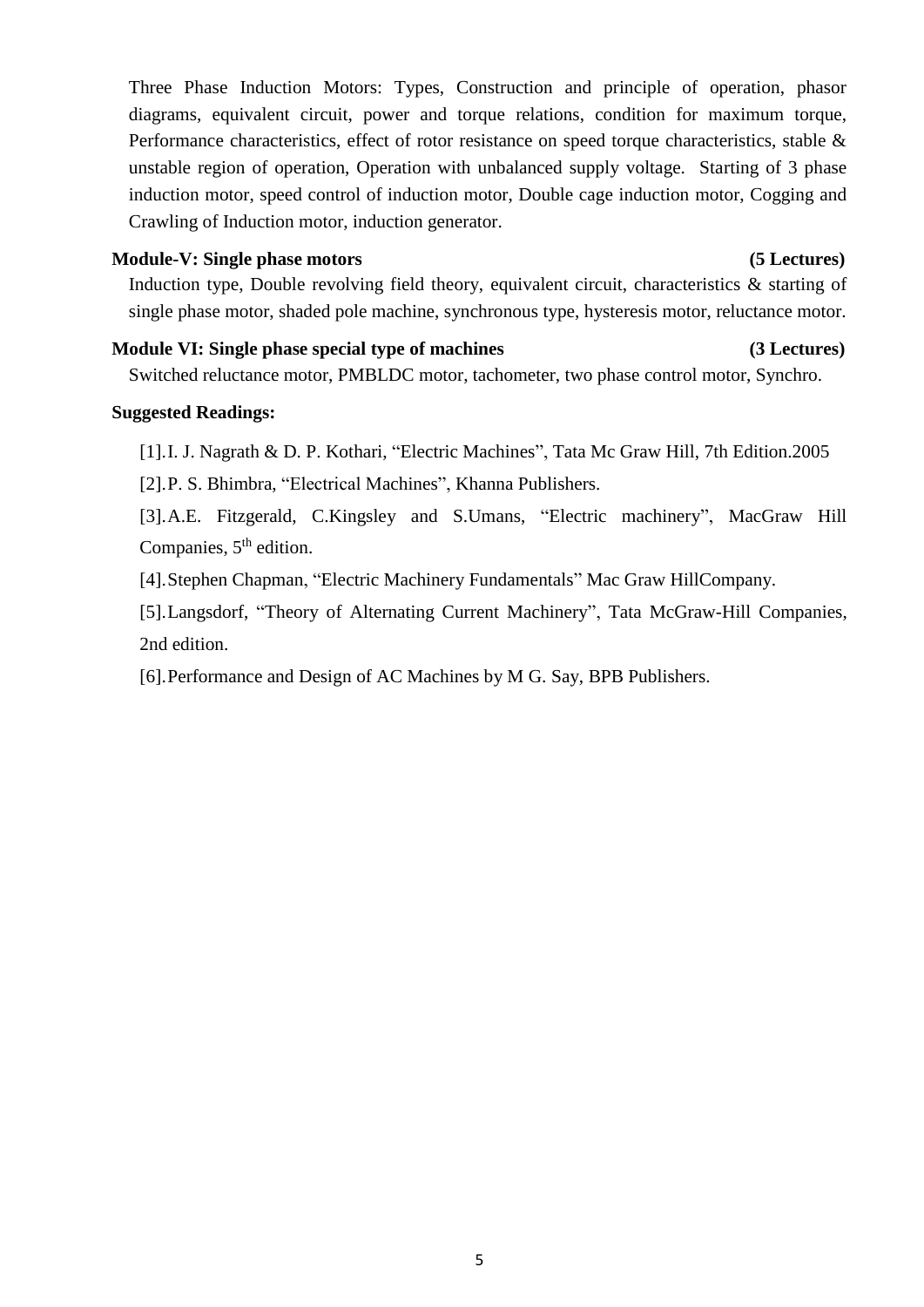After successful completion of the course, students will be able to:

| CO's            | <b>CO</b> Description                                                                        |
|-----------------|----------------------------------------------------------------------------------------------|
| CO <sub>1</sub> | <b>Analyze</b> electromechanical systems by mathematical modeling.                           |
| CO <sub>2</sub> | <b>Determine</b> Transient and Steady State behavior of systems using standard test signals. |
| CO <sub>3</sub> | Analyze linear systems for steady state errors, absolute stability and relative              |
|                 | Stability using time domain and frequency domain techniques.                                 |
| CO <sub>4</sub> | <b>Identify</b> and <b>design</b> a control system satisfying specified requirements.        |

#### **CO's-PO's Mapping Matrix:**

Enter correlation levels1, 2 or 3 as defined below-

|                   |  |      | 1. Slight (low) 2. Moderate (Medium)    |  | 3. Substantial (High) |  |  |                         |             |
|-------------------|--|------|-----------------------------------------|--|-----------------------|--|--|-------------------------|-------------|
| $\cos$ <i>POs</i> |  |      | PO1   PO2   PO3   PO4   PO5   PO6   PO7 |  |                       |  |  | PO8   PO9   PO10   PO11 | <b>PO12</b> |
| CO <sub>1</sub>   |  |      |                                         |  |                       |  |  |                         |             |
| CO <sub>2</sub>   |  |      |                                         |  |                       |  |  |                         |             |
| CO <sub>3</sub>   |  |      |                                         |  |                       |  |  |                         |             |
| CO <sub>4</sub>   |  |      |                                         |  |                       |  |  |                         |             |
| Avg.              |  | 2.33 |                                         |  |                       |  |  |                         |             |

### **DETAILED SYLLABUS**

#### **Module I: Introduction to Principles of Control System (8 Lectures)**

Concept of systems and its classification; open-loop and closed-loop control system, benefits of feedback, mathematical modeling and representation of physical systems, analogous systems.

Transfer functions for different types of systems, block diagrams and its reduction techniques, Signal flow graphs and Mason's gain formula.

#### **Module II: Time domain and Frequency domain (10 Lectures)**

Time domain performance criterion, transient response of first order and second order systems; Steady state errors and error constants of different types of system; dynamic error constant: Derivation and its advantages; sensitivity; performance analysis for P, PI and PID controllers.

#### **Module III: Stability Criterion (8 Lectures)**

Concept of stability by Routh stability criterion. Stability analysis using root locus. Bode plot analysis. Absolute and Relative stability. Definition and computation of Gain Margin and Phase Margin. Comparison between time and frequency response plot.

#### **Module IV: Stability Criterion Continued (6 Lectures)**

Frequency response Polar plots and its stability criterion. Relative stability, Nyquist criterion; Graphical approach for gain and phase margin using polar plot; Advantages and disadvantages of frequency response plot.

#### **Module V: Compensation design (4 Lectures)**

Compensation - lag, lead and lag-lead networks, Compensation designs of networks using time domain analysis and frequency response analysis.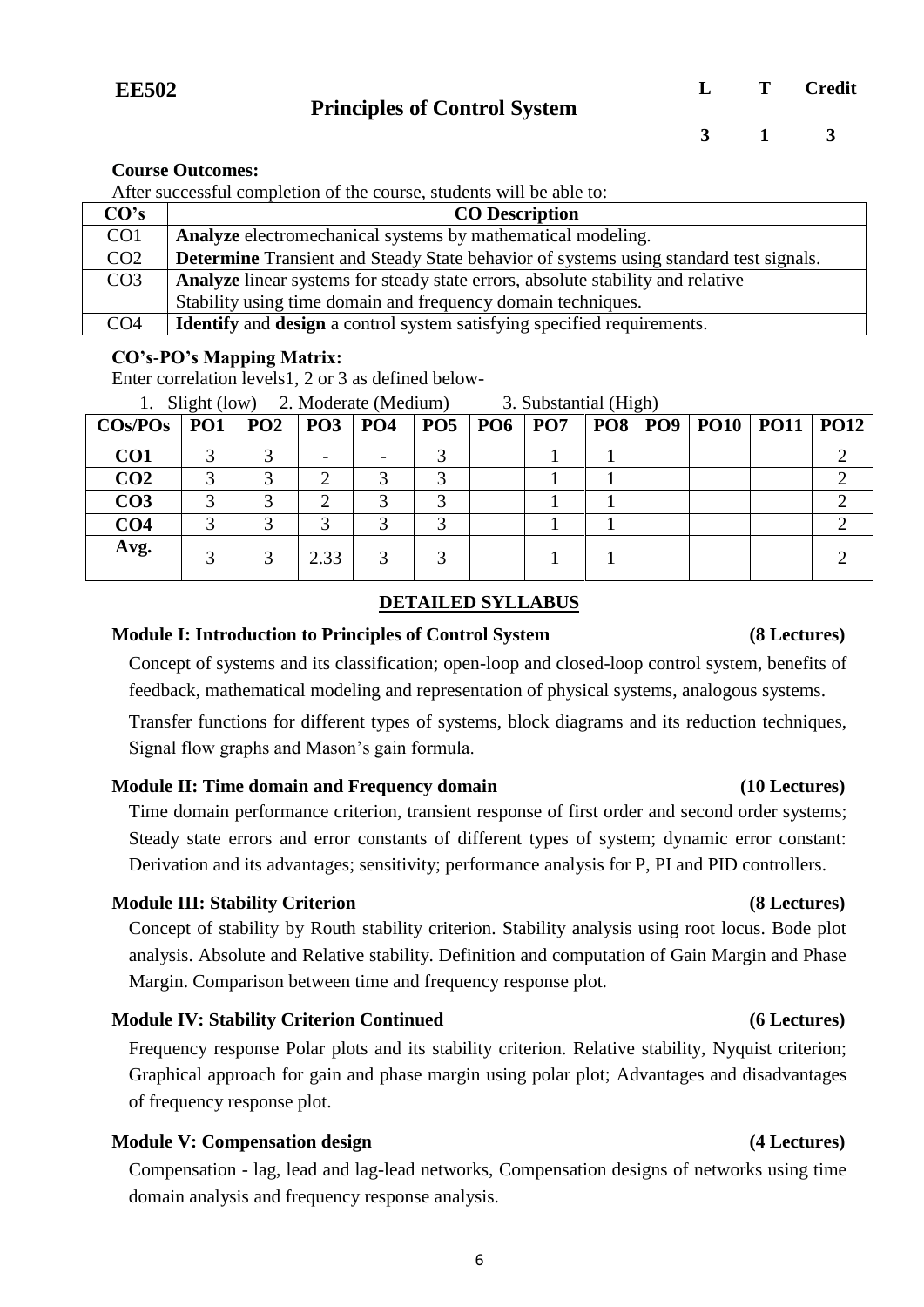#### **Module VI: State Space Analysis (6 Lectures)**

Concepts of state, state variables, state space representation of systems, dynamic equations, transient matrix, merits for higher order differential equations and its solution; Concept of controllability and observability.

- [1]. I. J. Nagrath and M. Gopal, "Control Systems Engineering", New Age International, 2009
- [2]. B. C. Kuo, "Automatic Control System", Prentice Hall, 1995.
- [3]. K. Ogata, "Modern Control Engineering", Prentice Hall, 1991.
- [4]. H. Saeed, "Automatic Control System", S. K. Kataria & Sons, 2008.
- [5]. S. K. Bhardwaj and S. K. Nagar, "Modern Control System with Advance Topics", New Age International, 2019.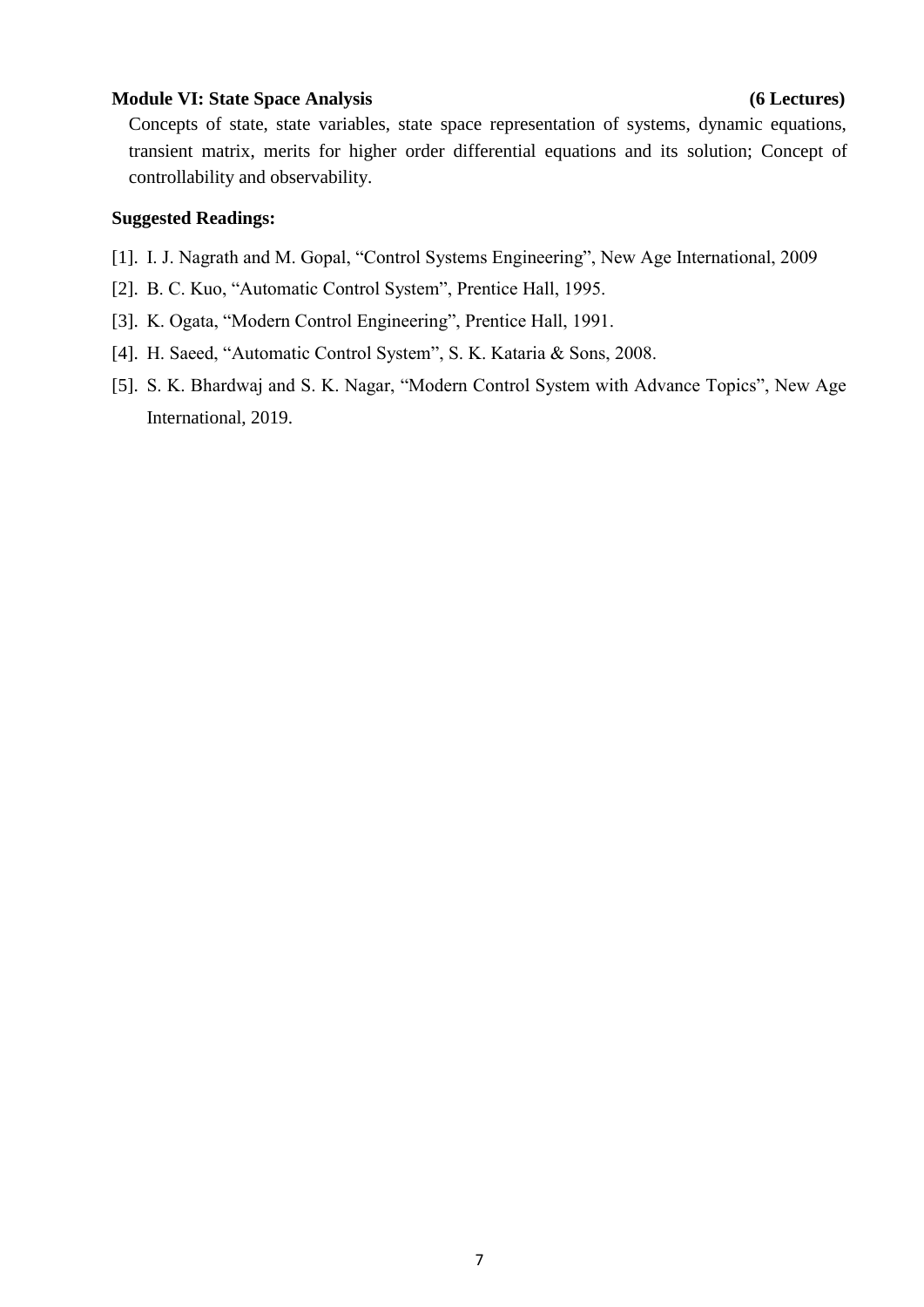**3 1 3**

#### **Course Outcomes:**

After successful completion of the course students will be able to:

| CO's             | <b>CO</b> Description                                                                         |
|------------------|-----------------------------------------------------------------------------------------------|
| CO <sub>1</sub>  | <b>Categorize</b> the basic concepts of microprocessor & microcontrollers                     |
| CO <sub>2</sub>  | <b>Interpret</b> different addressing modes and types of registers in processor or controller |
| CO <sub>3</sub>  | <b>Execute</b> simple programs on microprocessor $\&$ microcontroller                         |
| CO <sub>4</sub>  | <b>Illustrate</b> how the different peripherals are interfaced with 8086 microprocessor       |
| $\overline{CO5}$ | <b>Illustrate</b> how memory or I/O interfaced with 8051 microcontroller                      |

#### **CO's-PO's Mapping Matrix:**

Enter correlation levels1, 2 or 3 as defined below-

|                 |                 | 1. Slight (low) |      |     |     |  |         | 2. Moderate (Medium) 3. Substantial (High)                         |  |
|-----------------|-----------------|-----------------|------|-----|-----|--|---------|--------------------------------------------------------------------|--|
| $\cos$ /POs     | PO <sub>1</sub> |                 |      |     |     |  |         | PO2   PO3   PO4   PO5   PO6   PO7   PO8   PO9   PO10   PO11   PO12 |  |
| CO <sub>1</sub> |                 |                 |      |     |     |  |         |                                                                    |  |
| CO <sub>2</sub> |                 |                 |      |     |     |  |         |                                                                    |  |
| CO <sub>3</sub> |                 |                 | 3    | ⌒   |     |  |         |                                                                    |  |
| CO <sub>4</sub> |                 |                 | ◠    | ⌒   | ⌒   |  |         |                                                                    |  |
| CO <sub>5</sub> |                 |                 | ◠    |     | ာ   |  |         |                                                                    |  |
| Avg.            | 2.6             | 2.0             | 2.25 | 2.0 | 2.0 |  | $1.0\,$ |                                                                    |  |

### **DETAILED SYLLABUS**

#### **Module-I (6 Lectures)**

Brief introduction to 8085 CPU Architecture, Pin configuration, Addressing Modes, Registers, Memory Addressing, Instructions Set.

#### **Module-II (10 Lectures)**

THE 8086 ARCHITECTURE: Pin diagram of 8086 and description of various signals. Architecture block diagram of 8086 & description of sub-blocks such as EU & BIU & of various registers; Description of address computations & memory segmentation; addressing modes; Instruction formats.

#### **Module-III (4 Lectures)**

Interfacing of memory and peripherals with microprocessor, Architecture and modes of operation of 8255.

#### **Module-IV (10 Lectures)**

Microcontrollers– Type, processor architecture memory type, hardware features, 8051 Processor architecture, Memory mapping.

Addressing modes, 8051 Instruction Set – Data movement Instruction, arithmetic instruction, Logic instruction, Branch group Instruction

#### **Module-V (10 Lectures)**

Addressing modes, 8051 Instruction Set – Data movement Instruction, arithmetic instruction, Logic instruction, Branch group Instruction. 8051 microcontroller: Memory interfacing and address decoding, programming Input/ Output port/ timer programming and Serial data communication controller.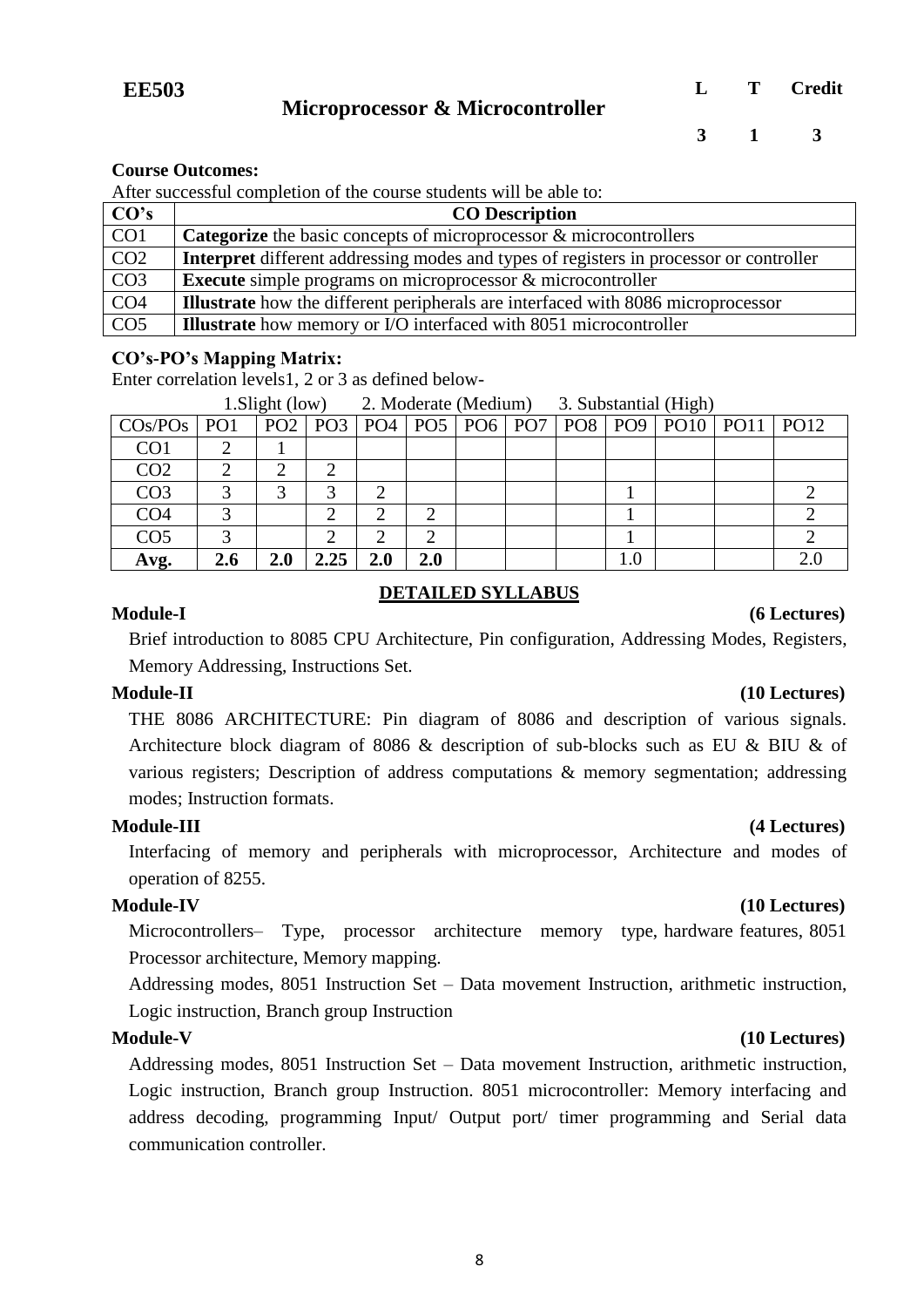- [1].Brey , The Intel Microprocessors 8086- Pentium processor, PHI
- [2].Badri Ram, Advanced Microprocessors and Interfacing, TMH
- [3].Triekel & Singh, The 8088 & 8086 Microprocessors-Programming, Interfacing, Hardware & Applications: PHI.
- [4].D. B. Hall , Microprocessor and Interfacing, McGraw Hill
- [5].M. A. Mazidi & J. G. Mazidi,The 8051 Microcontroller & Embedded System, Pearson Education.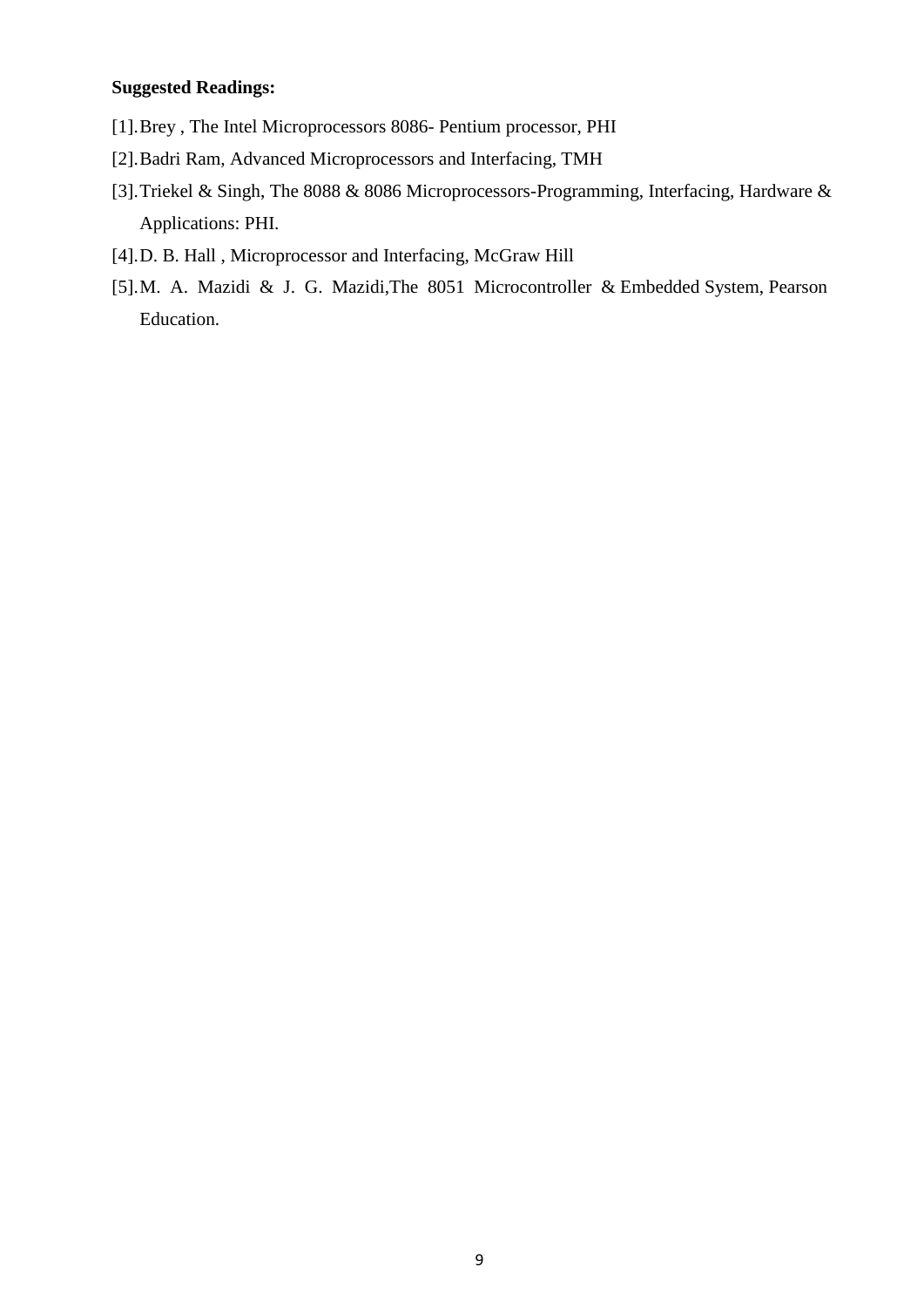# **Professional Elective-I (Any One)**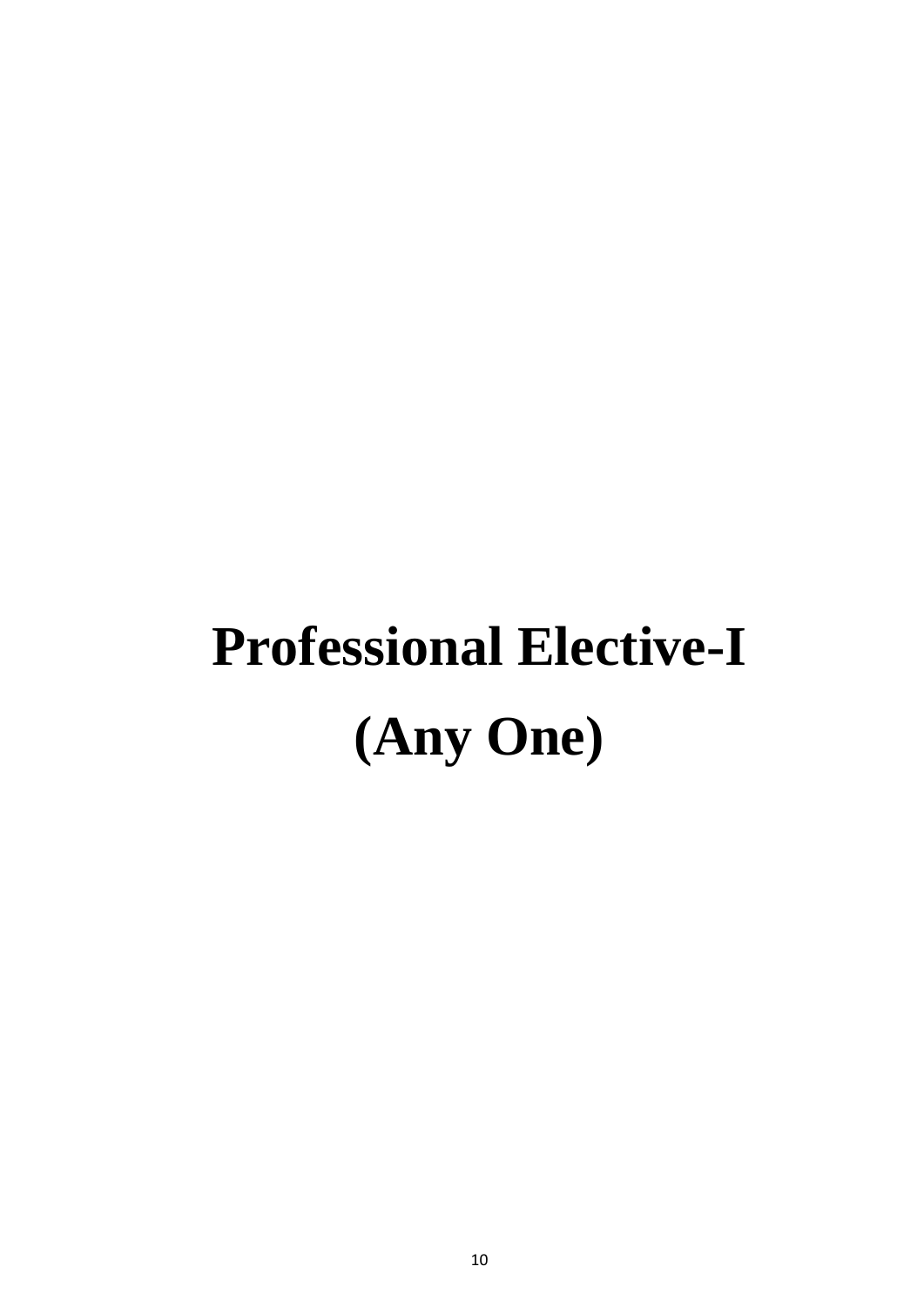After successful completion of the course students will be able to:

| $\overline{CO's}$ | <b>CO</b> Description                                                       |
|-------------------|-----------------------------------------------------------------------------|
|                   | CO1   Understand the concepts of continuous time and discrete time systems. |
|                   | CO2   <b>Analyze</b> systems in complex frequency domain.                   |
|                   | CO3   <b>Understand</b> sampling theorem and its implications               |

### **CO's-PO's Mapping Matrix:**

Enter correlation levels1, 2 or 3 as defined below-

|                   | 1. Slight (low) |      | 2. Moderate (Medium) 3. Substantial (High) |  |  |  |  |  |  |                                                   |  |
|-------------------|-----------------|------|--------------------------------------------|--|--|--|--|--|--|---------------------------------------------------|--|
| $\cos$ <i>POs</i> | PO <sub>1</sub> |      |                                            |  |  |  |  |  |  | $ PQ2 PQ3 PQ4 PO5 PO6 PO7 PO8 PO9 PO10 PO11 PO12$ |  |
| CO <sub>1</sub>   |                 |      |                                            |  |  |  |  |  |  |                                                   |  |
| CO <sub>2</sub>   |                 |      |                                            |  |  |  |  |  |  |                                                   |  |
| CO <sub>3</sub>   |                 |      |                                            |  |  |  |  |  |  |                                                   |  |
| Avg.              |                 | 2.66 |                                            |  |  |  |  |  |  |                                                   |  |

### **DETAILED SYLLABUS**

#### **Module I (5 Lectures)**

Introduction to signals and systems - Classification of signals - Basic operations on signals – Elementary signals - Concept of system - Properties of systems - Stability, invertability, time invariance - Linearity - Causality - Memory - Time domain description - Convolution - Impulse response.

#### **Module II (5 Lectures)**

Representation of LTI systems - Differential equation and difference equation representations of LTI systems, Continuous Time LTI systems and Convolution Integral, Discrete Time LTI systems and linear convolution.

### **Module III (5 Lectures)**

Frequency Domain Representation of Continuous Time Signals- Continuous Time Fourier Series: Convergence. Continuous Time Fourier Transform: Properties.

#### **Module IV (9 Lectures)**

Frequency Domain Representation of Discrete Time Signals- Discrete Time Fourier Transform: Properties, Sampling Theorem, aliasing, reconstruction filter, sampling of band pass signals. Fourier Series Representation of Discrete Time Periodic Signals.

Laplace Transform – ROC – Inverse transform – properties – Analysis of Continuous LTI systems using Laplace Transform – unilateral Laplace Transform. Relation between Fourier and Laplace Transforms.

Laplace transform analysis of systems - Relation between the transfer function and differential equation - Causality and stability - Inverse system - Determining the frequency response from

### **Module V** (10 Lectures)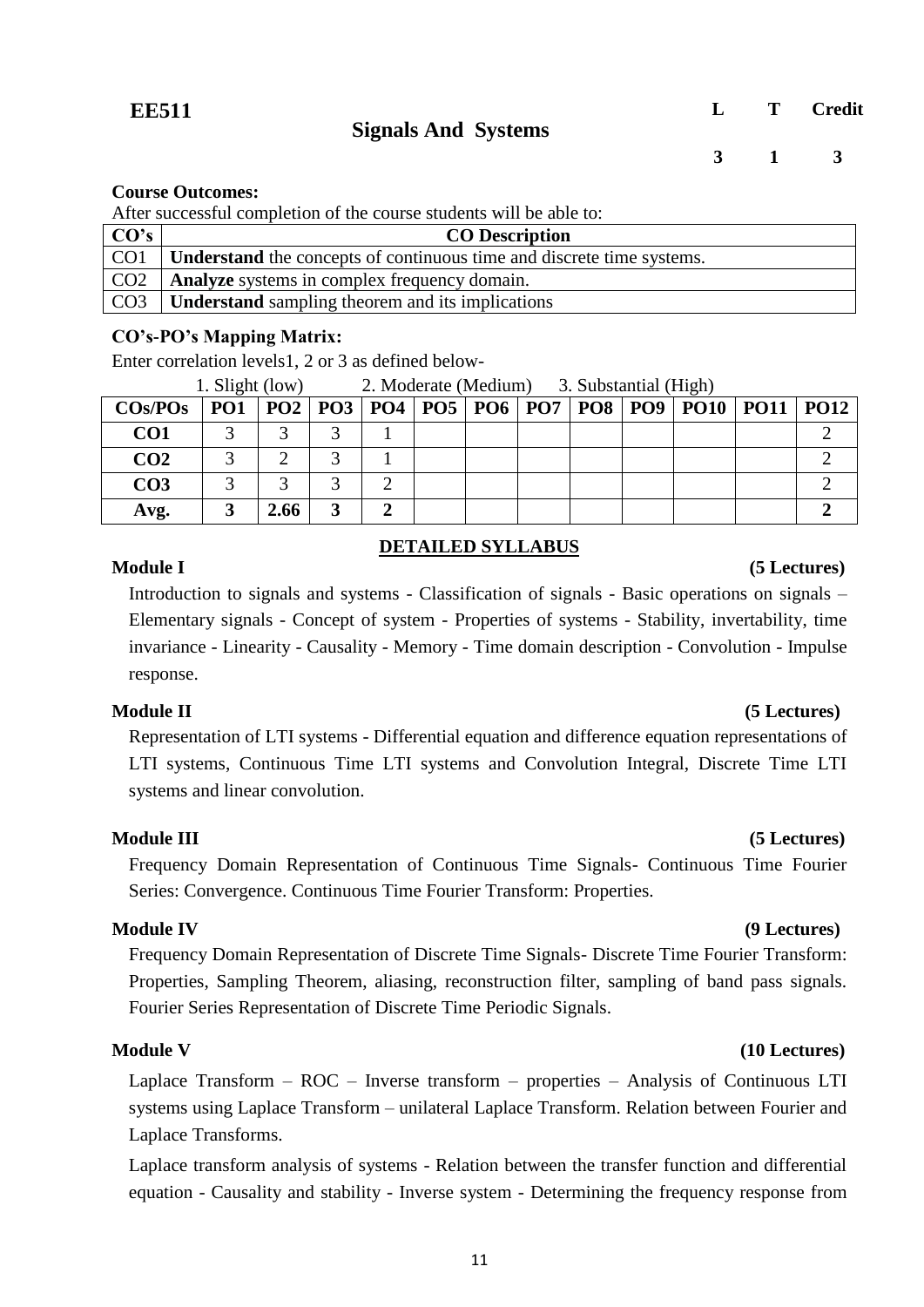poles and zeros.

### **Module VI (8 Lectures)**

Z Transform - Definition - Properties of the region of convergence - Properties of the Z transform - Analysis of LTI systems - Relating the transfer function and difference equation - Stability and causality - Inverse systems - Determining the frequency response from poles and zeros.

### **Suggested Readings:**

- [1].Haykin. S., Venn B. V. Signals and Systems
- [2].Oppenheim A.V., Willsky A.S. &Nawab S.H., Signals and Systems, Tata McGraw Hill
- [3].Taylor F.H, Principles of Signals and Systems, McGraw Hill

### R**eferences**

- [1].Bracewell R.N., Fourier Transform & Its Applications, McGraw Hill
- [2].Haykin S., Communication Systems, John Wiley
- [3].Lathi B.P., Modern Digital& Analog Communication Systems, Oxford University Press
- [4].Papoulis A., Fourier Integral & Its Applications, McGraw Hill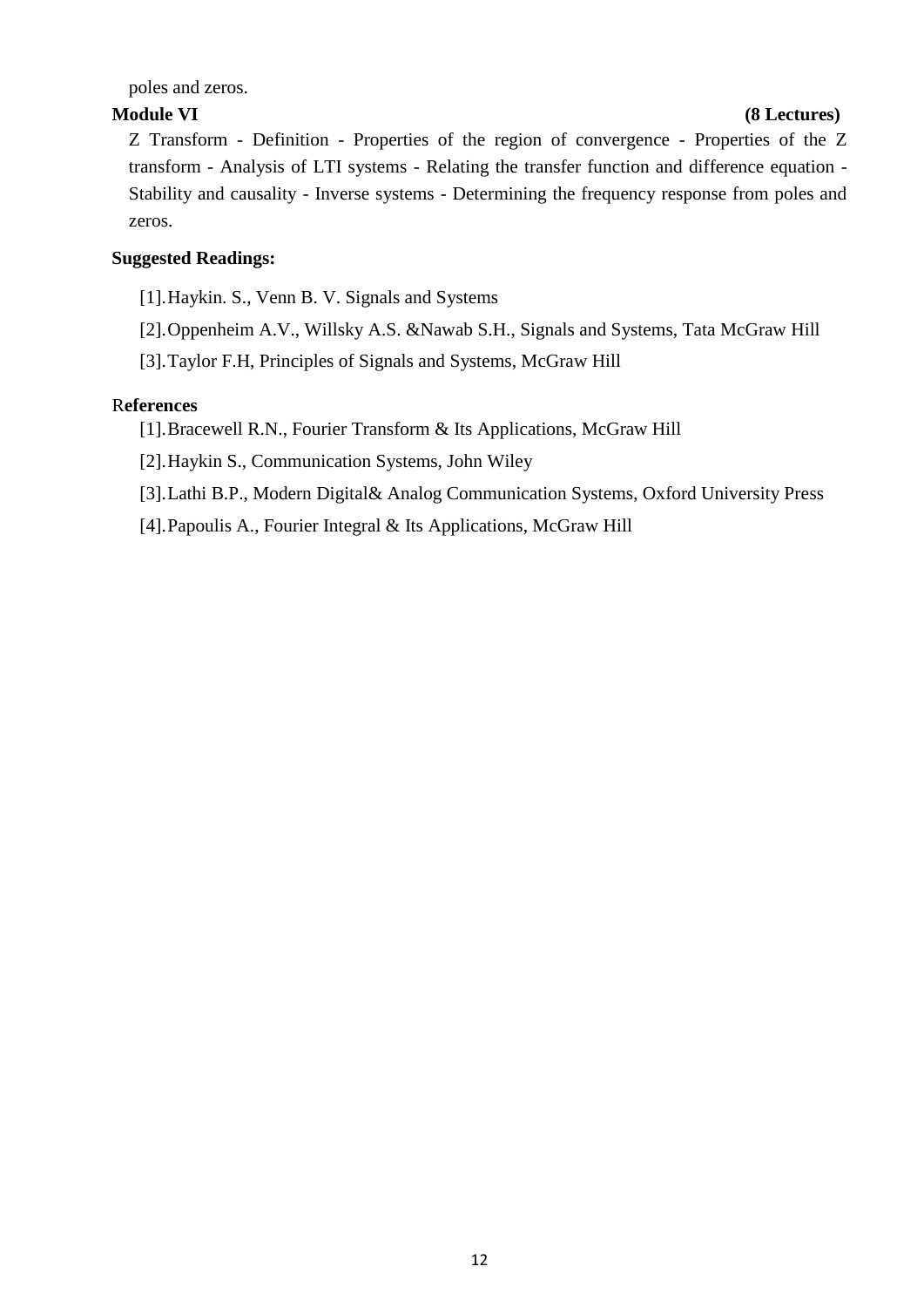After successful completion of this course, student should be able to:

| CO's            | <b>CO</b> Description                                                                            |
|-----------------|--------------------------------------------------------------------------------------------------|
| CO <sub>1</sub> | <b>Understand</b> the construction and performance characteristics of electrical machines.       |
| CO <sub>2</sub> | <b>Understand</b> the various factors which influence the design: electrical, magnetic and       |
|                 | thermal loading of electrical machines.                                                          |
| CO <sub>3</sub> | <b>Understand</b> the principles of electrical machine design and carry out a basic design of an |
|                 | ac machine                                                                                       |
| CO <sub>4</sub> | Analyze design aspects of rotating electrical machines.                                          |
| CO <sub>5</sub> | Use software tools to do design calculations.                                                    |
|                 |                                                                                                  |

### **CO's-PO's Mapping Matrix:**

Enter correlation levels1, 2 or 3 as defined below-

| 1. Slight (low)                                            |               |     |     |                             | 2. Moderate (Medium) 3. Substantial (High) |  |  |  |     |  |                           |  |  |
|------------------------------------------------------------|---------------|-----|-----|-----------------------------|--------------------------------------------|--|--|--|-----|--|---------------------------|--|--|
| $\cos$ POs   PO1   PO2   PO3   PO4   PO5   PO6   PO7   PO8 |               |     |     |                             |                                            |  |  |  | PO9 |  | <b>PO10   PO11   PO12</b> |  |  |
| CO <sub>1</sub>                                            | 3             | റ   |     | ∍                           | 2                                          |  |  |  |     |  |                           |  |  |
| CO <sub>2</sub>                                            | 3             |     |     |                             |                                            |  |  |  |     |  |                           |  |  |
| CO <sub>3</sub>                                            | 3             | 3   |     |                             |                                            |  |  |  |     |  |                           |  |  |
| CO <sub>4</sub>                                            | 3             |     |     | 2                           | 2                                          |  |  |  |     |  |                           |  |  |
| CO <sub>5</sub>                                            | $\mathcal{R}$ | 3   | ി   | $\overline{2}$              | 2                                          |  |  |  |     |  |                           |  |  |
| Avg.                                                       | 3             | 2.6 | 2.4 | $\mathcal{D}_{\mathcal{L}}$ |                                            |  |  |  |     |  |                           |  |  |

### **Module I: Factors in Design (8 Lectures)**

### **DETAILED SYLLABUS**

Specifications for machines, output equation, limitations in design, electric and magnetic loadings, space factor, winding factor and their effects on machine performance, mechanical and high speed problems.

### **Module II: Design of Poly phase Asynchronous Machines (10 Lectures)**

Details of construction, stator design, output equation, separation of D and L, specific loadings, leakage reactance, rotor design, slip ring and squirrel cage motors, harmonic effects and slot combination, magnetizing current and losses, prediction of characteristics.

### **Module III: Design of Synchronous Machines (10 Lectures)**

Details of construction, generators, salient and non-salient pole machines, specific loadings and output equation, stator design, harmonics and reduction, armature reaction, design of field winding, short circuit ratio, voltage regulation, efficiency, differences in design between salient and non-salient pole machine.

### **Module IV: Design of Transformers (8 Lectures)**

Design of single and three phase transformers, output equation, specific loadings, electro mechanical stresses on windings, no load current, temperature rise.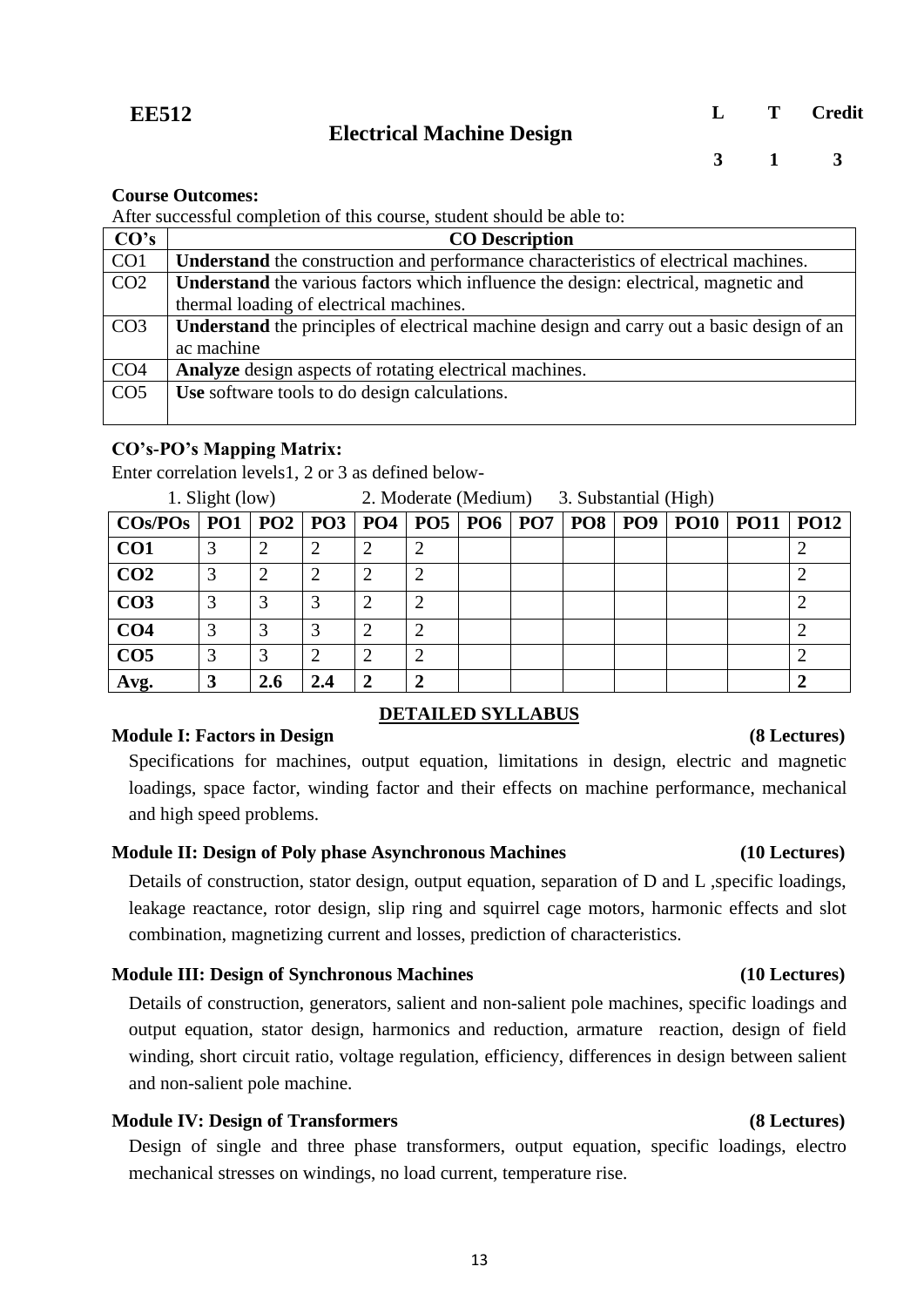#### **Module V: Thermal aspects of Design (6 Lectures)**

Generation, flow and dissipation of heat losses, thermal capacity, temperature rise curves, ratings of machines, cooling media, ventilation, types of cooling, standard enclosures.

- [1].A.K. Sawhney, "A Course in Electrical Machine Design", Dhanpat Rai and Sons, 1970.
- [2].M.G. Say, "Theory & Performance & Design of A.C. Machines", ELBS London.
- [3].Ion Boldea, Syed A. Nasar, "The Induction Machines Design Handbook", CRC Press.
- [4].Juha Pyrhonen, Tapani Jokinen, Valeria Hrabovcova, "Design of Rotating Electrical Machines",Wiley
- [5].K. M. V. Murthy, "Computer Aided Design of Electrical Machines", B.S. Publications, 2008.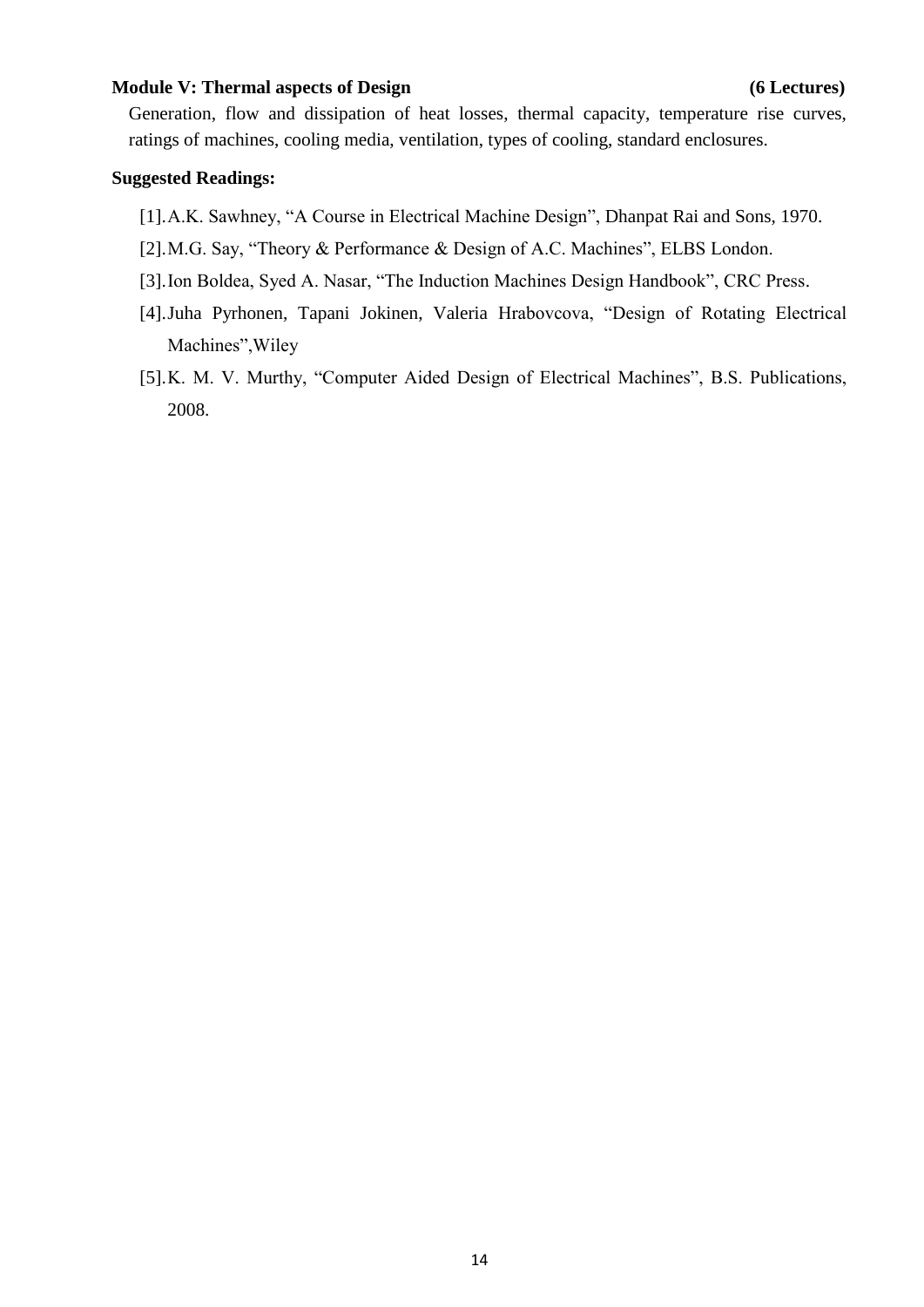**3 1 3**

#### **Course Outcomes:**

After successful completion of the course students will be able to:

| CO's             | <b>Description</b>                                                           |
|------------------|------------------------------------------------------------------------------|
| CO <sub>1</sub>  | <b>Understand</b> the concepts of continuous time and discrete time systems. |
| CO <sub>2</sub>  | <b>Understand</b> the concepts of different discrete transforms.             |
| $\overline{CO3}$ | <b>Analyze</b> systems in complex frequency domain.                          |
| CO <sub>4</sub>  | <b>Design</b> of different types of filters.                                 |

#### **CO's-PO's Mapping Matrix:**

Enter correlation levels1, 2 or 3 as defined below-

| 1. Slight (low)   |                 | 2. Moderate (Medium) 3. Substantial (High) |     |         |  |  |  |                                                             |             |
|-------------------|-----------------|--------------------------------------------|-----|---------|--|--|--|-------------------------------------------------------------|-------------|
| $\cos$ <i>POs</i> | PO <sub>1</sub> |                                            |     |         |  |  |  | PO2   PO3   PO4   PO5   PO6   PO7   PO8   PO9   PO10   PO11 | <b>PO12</b> |
| CO <sub>1</sub>   | 3               | 3                                          |     |         |  |  |  |                                                             |             |
| CO <sub>2</sub>   | 3               | ◠                                          | っ   |         |  |  |  |                                                             |             |
| CO <sub>3</sub>   | 3               | 3                                          | ◠   |         |  |  |  |                                                             |             |
| CO <sub>4</sub>   | 3               | ◠                                          | ി   | ി       |  |  |  |                                                             |             |
| Avg.              |                 | 2.5                                        | 2.5 | $1.5\,$ |  |  |  |                                                             |             |

#### **DETAILED SYLLABUS**

#### **Module I: Discrete-Time Signals (4 Lectures)**

Concept of discrete-time signal, basic idea of sampling and reconstruction of signal, sampling theorem, sequences,-periodic, energy, power, unit-sample, unit step, unit ramp &complex exponentials, arithmetic operations on sequences..

#### **Module II: LTI Systems (6 Lectures)**

Definition, representation, impulse response, derivation for the output sequence, concept of convolution, graphical, analytical and overlap-add methods to compute convolution supported with examples and exercise, properties of convolution, interconnection of LTI systems with physical interpretations, stability and causality conditions, recursive and non-recursive systems.

#### **Module III: Discrete Fourier Transform (10 Lectures)**

Concept and relations for DFT/IDFT, Relation between DTFT & DFT. Twiddle factors and their properties, computational burden on direct DFT, DFT/DFT as linear transformation, DFT/IDFT matrices, computation of DFT/IDFT by matrix method, multiplication of DFTs, circulation convolution, computation of circular convolution by graphical, DFT/IDFT and matrix methods, linear filtering using DFT, aliasing error, filtering of long data sequences-Overlap-Save and Overlap-Add methods with examples and exercises.

#### **Module IV: Discrete Time Fourier Transform (5 Lectures)**

Concept of frequency in discrete and continuous domain and their relationship (radian and radian/sec), freq. response in the discrete domain. Discrete system's response to sinusoidal/complex inputs (DTFT), Representation of LTI systems in complex frequency domain.

#### 15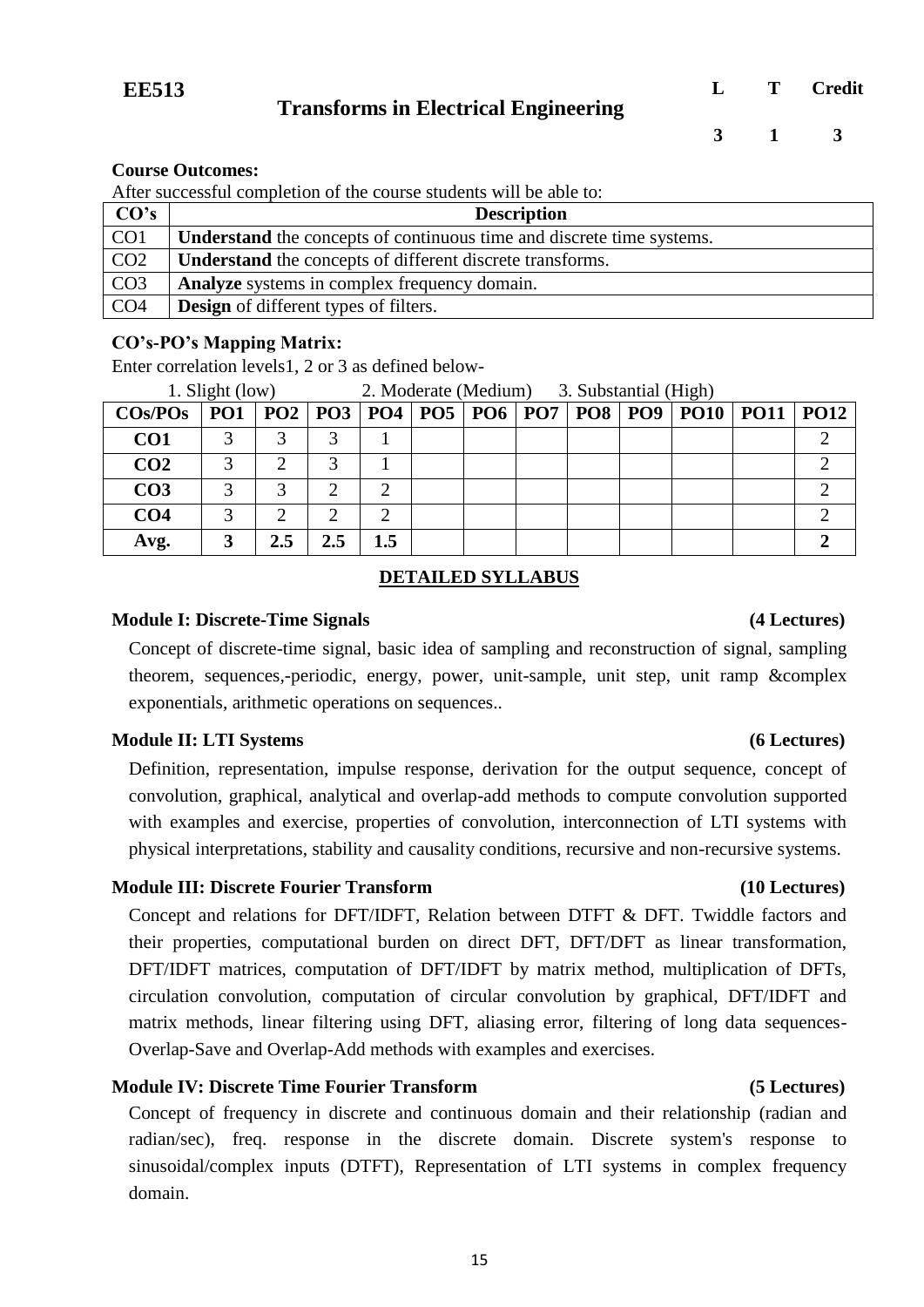#### **Module V: Fast Fourier Transforms (4 Lectures)**

Radix-2 algorithm, decimation-in-time, decimation-in-frequency algorithm, signal flow graph, Butterflies, computations in one place, bit reversal, examples for DIT & DIF FFT Butterfly computations and exercises.

### **Module VI: Z- Transforms (8 Lectures)**

Definition, mapping between s-plane & z-plane, unit circle, convergence and ROC, properties of Z-transform, Z-transform on sequences with examples & exercises, characteristic families of signals along with ROC, convolution, correlation and multiplication using Z- transform, initial value theorem, Parseval's relation, inverse Z transform by contour integration, power series  $\&$ partial-fraction expansions with examples and exercises.

#### **Module VII: Filter Design (5 Lectures)**

Basic concepts of IIR and FIR filters, difference equations, design of Butterworth IIR analog filter using impulse invariant and bilinear transform, design of linear phase FIR filters no. of taps, rectangular, Hamming and Blackman windows. Effect of quantization.

#### **Suggested Readings:**

- [1].Digital Signal Processing-A computer based approach, S. Mitra, TMH
- [2].Digital Signal Processing: Principles, Algorithms & Application, J.C. Proakis& M.G. Manslakis, PHI
- [3].Fundamental of Digital Signal Processing using MATLAB , Robert J. Schilling, S.L. Harris, Cengage Learning.
- [4].Digital Signal Processing-implementation using DSP microprocessors with examples from TMS320C54XX, Avtar Singh & S. Srinivasan, Cengage Learning.

#### **Reference Books**

- [1].Digital Signal Processing, Chen, OUP
- [2].Digital Signal Processing, Johnson, PHI
- [3].Digital Signal Processing using MATLAB, Ingle, Vikas.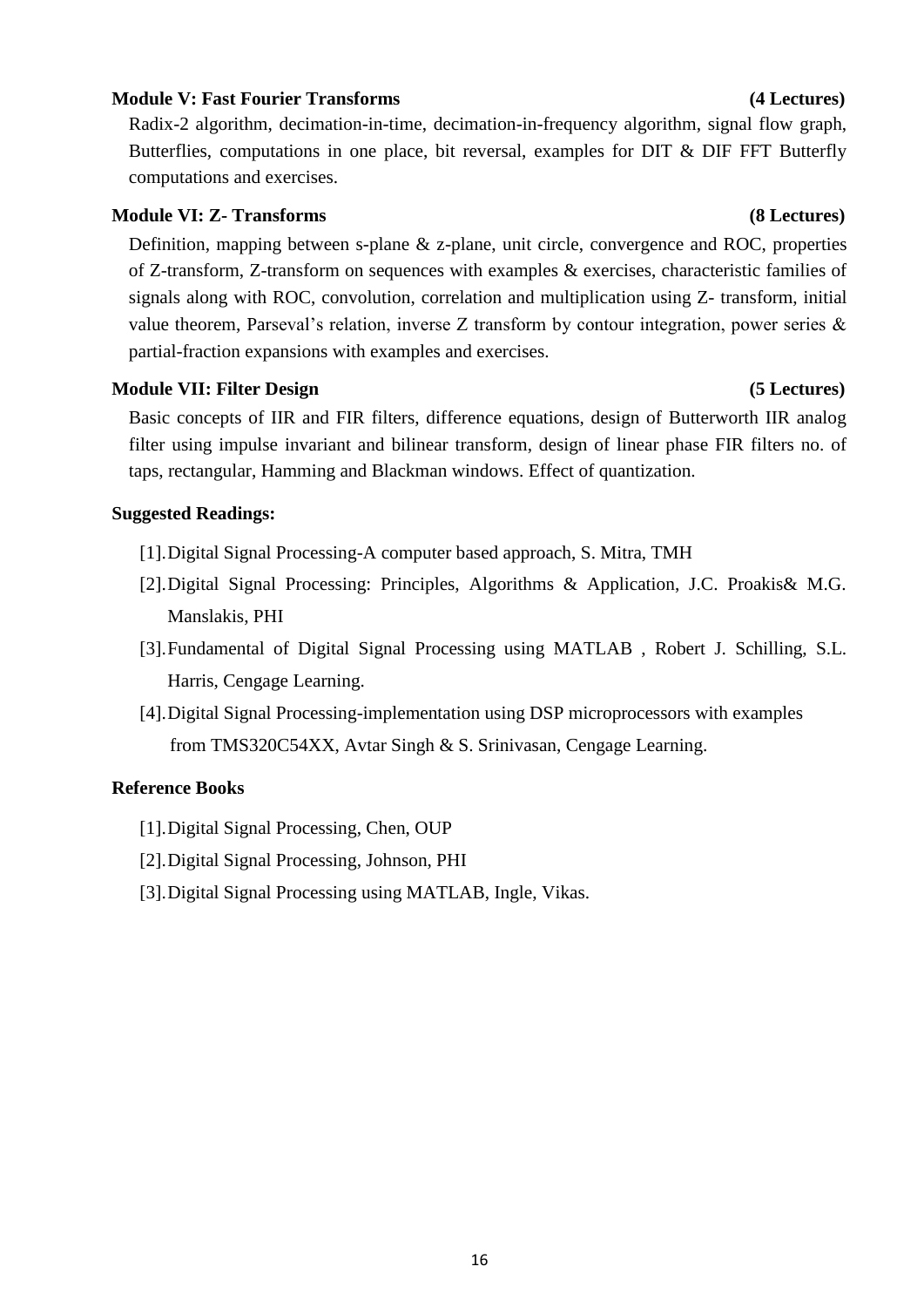After successful completion of the course, students will be able to:

| CO's            | <b>CO</b> Description                                              |
|-----------------|--------------------------------------------------------------------|
| CO <sub>1</sub> | <b>Capable</b> to model the physical system into electrical system |
| CO <sub>2</sub> | Apply mathematics for electrical systems to analysis               |
| CO <sub>3</sub> | <b>Select</b> simulation technique for DC and AC system analysis   |
| CO <sub>4</sub> | Able to design the electro-mechanical systems                      |

#### **CO's-PO's Mapping Matrix:**

Enter correlation levels1, 2 or 3 as defined below-

|                                           | 1. Slight (low) |                   |   | 2. Moderate (Medium) 3. Substantial (High) |                   |  |  |     |  |                          |  |  |
|-------------------------------------------|-----------------|-------------------|---|--------------------------------------------|-------------------|--|--|-----|--|--------------------------|--|--|
| $\cos$ /PO <sub>s</sub>   PO <sub>1</sub> |                 | $PO2$   PO3   PO4 |   |                                            | $POS$ $PO6$ $PO7$ |  |  | PO8 |  | PO9   PO10   PO11   PO12 |  |  |
| CO <sub>1</sub>                           |                 |                   |   |                                            |                   |  |  |     |  |                          |  |  |
| CO <sub>2</sub>                           |                 |                   |   |                                            |                   |  |  |     |  |                          |  |  |
| CO <sub>3</sub>                           |                 |                   |   |                                            |                   |  |  |     |  |                          |  |  |
| CO <sub>4</sub>                           |                 |                   |   |                                            |                   |  |  |     |  |                          |  |  |
| Average                                   |                 |                   | ↑ |                                            |                   |  |  |     |  |                          |  |  |

#### **DETAILED SYLLABUS**

#### **Module I: Model of Physical Systems (8 Lectures)**

### Introduction to physical systems: Mass-spring-damper system, accelerometer, rotational mechanical system, gear trains, liquid level system; Circuit models: RL, RC, LC, RLC series and parallel circuits with sinusoidal and non-sinusoidal excitations, diode rectifier.

#### **Module II: Solution of Differential Equations (12 Lectures)**

Systems of linear equations, homogeneous and non-homogeneous linear equations, Polynomial equations, least squares fit; ordinary differential equations: Euler's method, Runge-Kutta method, Newton-Raphson method, Predictor-Corrector methods; Numerical integration: Forward and backward integration rules, Trapezoidal rule, Simpson's rule, Errors of integration.

#### **Module III: Simulation Techniques (6 Lectures)**

Continuous state simulation: circuit level simulators, Discrete-event simulation: Fixed time step, variable time step; Response analysis of circuits: DC analysis, AC Analysis, Transient analysis.

#### **Module IV: Programming in MATLAB (8 Lectures)**

Programming a function, repetitive and conditional control structures, Iterative solution of equations, polynomial interpolation; Plotting and analysis: two-dimensional and threedimensional plots, Histograms, Polar plots, Function evaluation; Handling external files: saving and loading data.

17

#### **Module V: PSPICE Circuit Simulator (6 Lectures)**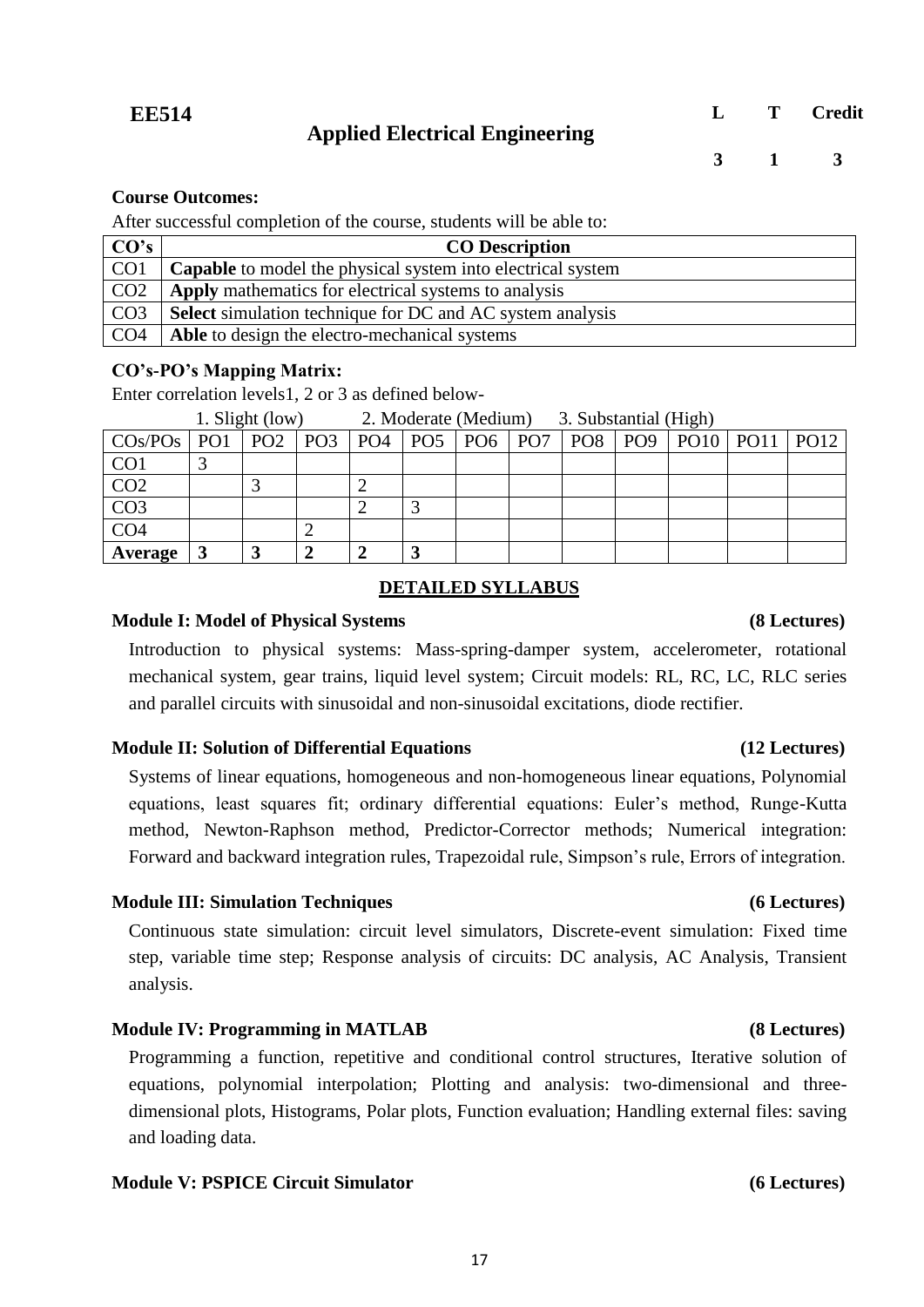Introduction, circuit descriptions, Input files, nodes, circuit elements, element values, sources, output variables; Analysis: DC sweep, Transient and AC analysis. PSPICE models.

- [1].Biran A. and Breiner M., "MATLAB 5 for Engineers", 2nd edition, Addison Wesley,1999
- [2].Rashid M. H. and Rashid H. M., "SPICE for Power Electronics and Electric Power", 2nd edition, Taylor & Francis,2009
- [3].William J. P., "Introduction to MATLAB for Engineers", 3rd edition,McGraw Hill,2010.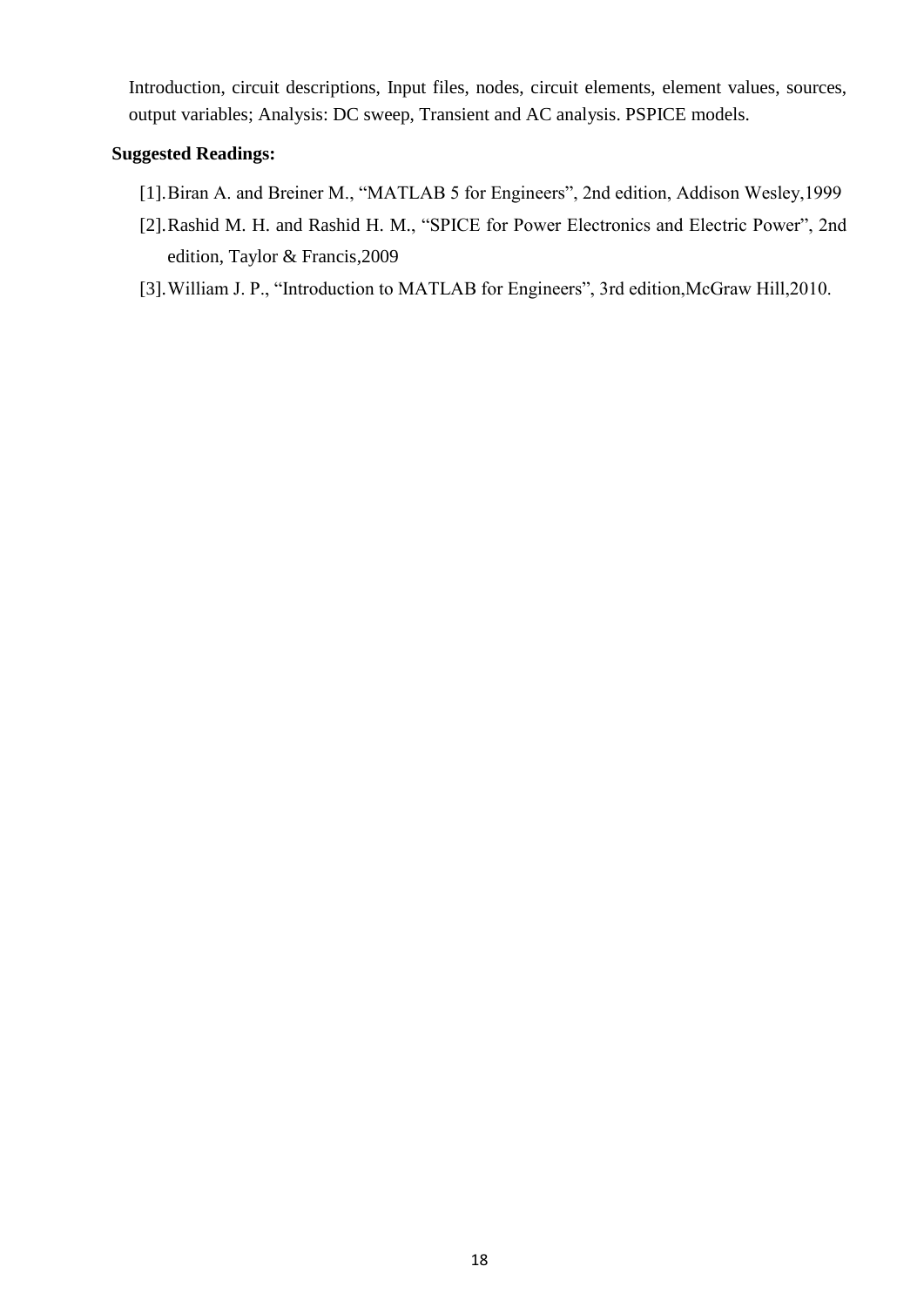# **Open Elective-I (Any One)**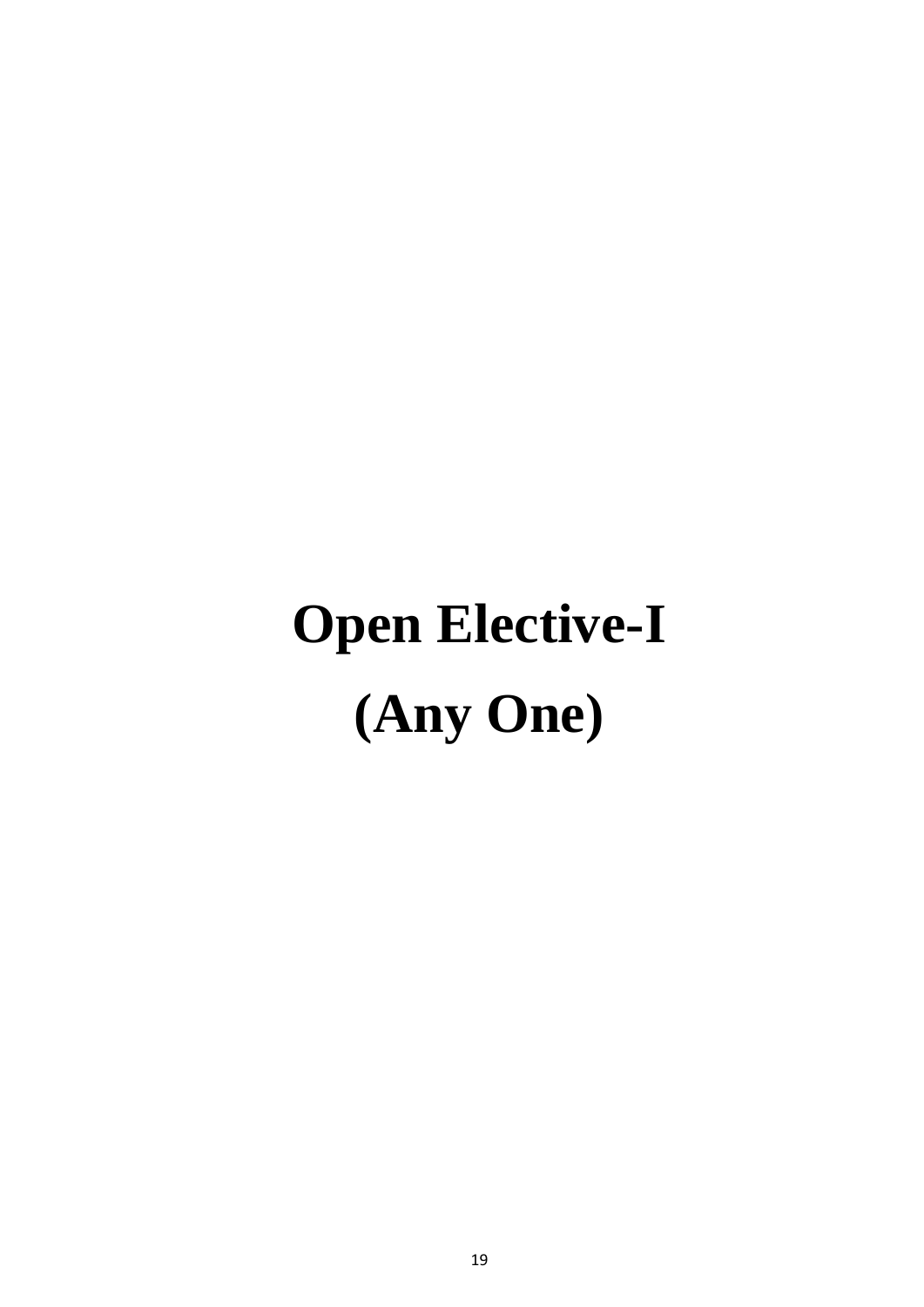After successful completion of the course students will be able to:

| CO's            | <b>CO</b> Descriptions                                                                                |  |  |  |  |  |  |  |  |
|-----------------|-------------------------------------------------------------------------------------------------------|--|--|--|--|--|--|--|--|
| CO <sub>1</sub> | <b>Describe</b> and <b>analyze</b> different types of sources and mathematical expressions related to |  |  |  |  |  |  |  |  |
|                 | thermodynamics and various terms and factors involved with power plant operation.                     |  |  |  |  |  |  |  |  |
| CO <sub>2</sub> | Analyze the working and layout of thermal power plants and the different systems                      |  |  |  |  |  |  |  |  |
|                 | comprising the plant and <b>discuss</b> about its economic and safety impacts                         |  |  |  |  |  |  |  |  |
| CO <sub>3</sub> | To define the working principle of diesel power plant, its layout, safety principles and              |  |  |  |  |  |  |  |  |
|                 | compare it with plants of other types.                                                                |  |  |  |  |  |  |  |  |
| CO <sub>4</sub> | Discuss and analyze the mathematical and working principles of different electrical                   |  |  |  |  |  |  |  |  |
|                 | equipment involved in the generation of power and to <b>understand</b> co-generation.                 |  |  |  |  |  |  |  |  |
| CO <sub>5</sub> | Discuss and analyze the mathematical and working principles of different electrical                   |  |  |  |  |  |  |  |  |
|                 | equipment involved in the generation of power and to understand co-generation.                        |  |  |  |  |  |  |  |  |

#### **CO's-PO's Mappings Matrix:**

Enter correlation levels1, 2 or 3 as defined below-

| 1. Dright (TOW) $\angle$ . MOUCTAIC (MCGIUIII)                          |                |      |              |      |      | 5. Substantial (111g11) |                |  |  |  |          |             |
|-------------------------------------------------------------------------|----------------|------|--------------|------|------|-------------------------|----------------|--|--|--|----------|-------------|
| $\cos$ POs   PO1   PO2   PO3   PO4   PO5   PO6   PO7   PO8   PO9   PO10 |                |      |              |      |      |                         |                |  |  |  | $ $ PO11 | <b>PO12</b> |
| CO <sub>1</sub>                                                         | 2              | 3    | 2            | 3    |      |                         | 2              |  |  |  |          |             |
| CO <sub>2</sub>                                                         | 2              | 2    | 3            |      | 2    |                         |                |  |  |  |          |             |
| CO <sub>3</sub>                                                         | $\overline{2}$ |      |              |      |      |                         | ി              |  |  |  |          |             |
| CO <sub>4</sub>                                                         | $\overline{2}$ |      |              |      |      |                         | $\overline{2}$ |  |  |  |          |             |
| CO <sub>5</sub>                                                         | 2              | 2    |              |      |      | $\overline{2}$          |                |  |  |  |          |             |
| Avg.                                                                    | 2              | 2.33 | $\mathbf{2}$ | 2.67 | 1.33 | 1.33                    | 1.66           |  |  |  |          |             |

### 1. Slight (low) 2. Moderate (Medium) 3. Substantial (High)

### **DETAILED SYLLABUS**

#### **Module I: Introduction (10 Lectures)**

Conventional & Non-Conventional Sources of Energy and their availability in India, Different Types of Power Plants, Layout of Steam , Hydel , Diesel , MHD, Nuclear and Gas turbine power plants, Combined Power cycles – comparison and selection , Load duration Curves, Steam boilers and cycles – High pressure and Super Critical Boilers – Fluidized Bed Boilers.

#### **Module II: Thermal Power Plants** (10 Lectures)

Basic thermodynamic cycles, various components of steam power plant-layout-pulverized coal burners-Fluidized bed combustion-coal handling systems-ash handling systems- Forced draft and induced draft fans- Boilers-feed pumps super heater- regenerator-condenser- de-aerators, cooling towers, electrostatic precipitators.

#### **Module III: Hydel Power Plant (8 Lectures)**

Principle of working, Classification, Site selection; Different components & their functions; Types of Dams; Types, Characteristics & Selection of Hydro-Turbines; Mini & Micro Hydro Power Plants, Pumped Storage Power Plants.

#### **Module IV: Diesel And Gas Turbine Power Plant (8 Lectures)**

#### 20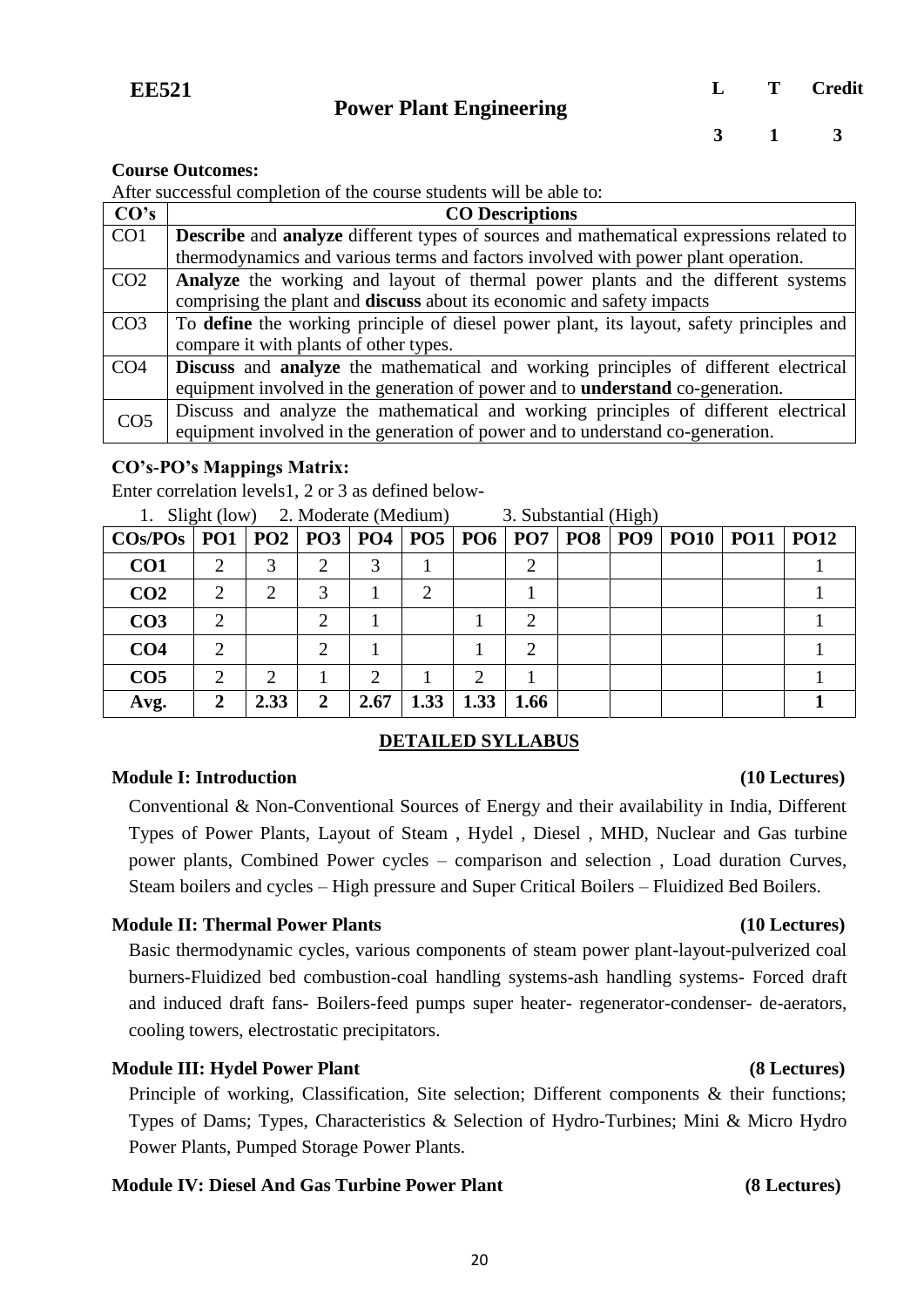Types of diesel plants, components, Selection of Engine type, applications. Gas turbine power plant- Fuels- Gas turbine material, open and closed cycles, reheating, Regeneration and inter cooling, combines cycle.

### **Module V:** Co-Generation (6 Lectures)

Concept; Schemes; Brief Description; Benefits & Limitations; Applications. Non-Conventional Energy Sources, Types, Brief Description, Advantages & Limitations.

- [1].P.K.Nag, "Power Plant Engineering", Tata McGraw Hill Publications.2007
- [2].EI-Wakil M.M, "Power Plant Technology," Tata McGraw-Hill 1984
- [3].Power Plant Engineering, Gautam S, Vikas Publishing House. 2012
- [4].Power station Engineering and Economy by Bernhardt
- [5].G.A.Skrotzki and William A. Vopat- Tata McGraw Hill Publishing Company Ltd.2002
- [6]."Modern Power Station Practice", Volume B, British Electricity International Ltd., Central Electricity Generating Board,Pergamon Press, Oxford.1991
- [7].'Power Plant Familiarization Vol. II', NPTI Publication.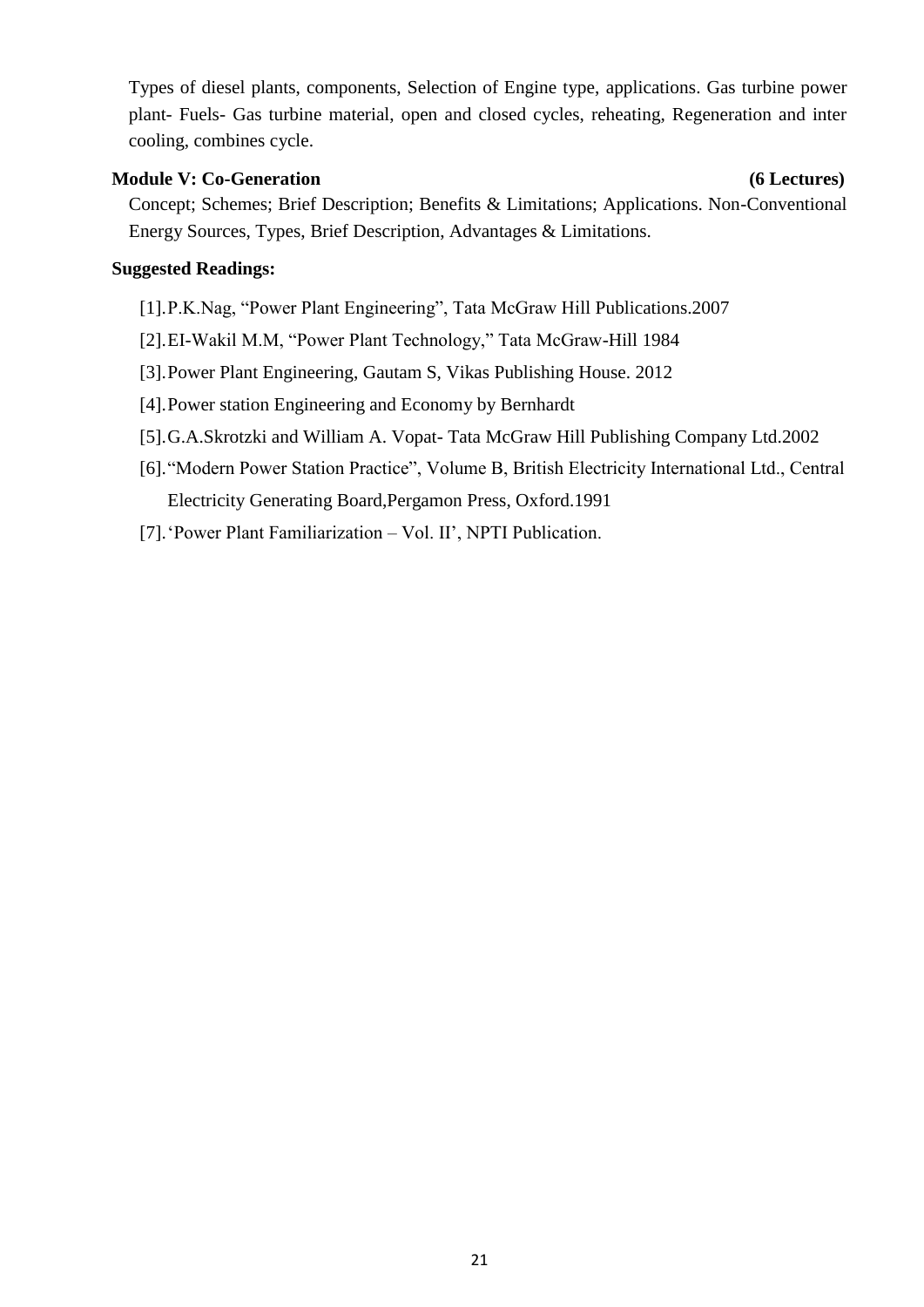**EE522**

**Pre-requisites**: Measurements & Instrumentation

#### **Course Outcomes:**

After successful completion of the course, students will be able to:

| CO's            | <b>CO</b> Description                                                                |
|-----------------|--------------------------------------------------------------------------------------|
| CO <sub>1</sub> | Apply the concepts and analyze the performance of physical systems using transducers |
|                 | for measurement of physical quantities.                                              |
| CO <sub>2</sub> | Understand various Signal Conditioning operations and design Signal Conditioning     |
|                 | circuitry of a measurement $&$ instrumentation system.                               |
| CO <sub>3</sub> | <b>Exposure</b> to the technology of Industrial Automation and Control.              |
| CO <sub>4</sub> | <b>Implementation</b> of various PLCs to Automation problems in industries.          |

**Industrial Instrumentation And Automation**

#### **CO's-PO's Mapping Matrix:**

Enter correlation levels1, 2 or 3 as defined below-

|                   | Slight (low) 2. Moderate (Medium) |   |                                   | 3. Substantial (High) |     |  |   |            |            |  |             |             |
|-------------------|-----------------------------------|---|-----------------------------------|-----------------------|-----|--|---|------------|------------|--|-------------|-------------|
| $\cos$ <i>POs</i> | PO1                               |   | PO2   PO3   PO4   PO5   PO6   PO7 |                       |     |  |   | <b>PO8</b> | <b>PO9</b> |  | PO10   PO11 | <b>PO12</b> |
| CO <sub>1</sub>   |                                   |   |                                   |                       |     |  |   |            |            |  |             |             |
| CO <sub>2</sub>   |                                   |   |                                   | ⌒                     | ⌒   |  | ◠ |            | ◠          |  |             |             |
| CO <sub>3</sub>   |                                   | ⌒ |                                   |                       |     |  |   |            |            |  |             |             |
| CO <sub>4</sub>   |                                   |   |                                   |                       |     |  |   |            |            |  |             |             |
| Avg.              |                                   | ⌒ |                                   | ⌒                     | 2.1 |  |   | 25         | ∍          |  | うち          |             |

### **DETAILED SYLLABUS**

#### **Module I: (4 Lectures)**

Introduction: Static and Dynamic characteristics of Instrument. Displacement and proximity gauges. Linear Variable Differential Transformer (LVDT), Hall-effect sensors.

### **Module II: (10 Lectures)**

Measurement of Temperature, Flow, Level and Viscosity: Thermocouple, Resistance Temperature Detector (RTD), Thermistor, Radiation Pyrometer, Differential Pressure flowmeter, Variable area flow- meter, Variable reluctance transducer, Turbine flow-meter, Ultrasonic flow-meter (Both transit time and Doppler Shift), electromagnetic flow-meter and Mass flow meter, Capacitance based and Float based method, pH -probe and viscosity measurement.

Measurement of Pressure, strain & Vibration: Elastic transducers (Bourdon Gauge, Bellow and Diaphragm Gauge). Low pressure measurement, Strain Gauge, unbalanced Wheatstone bridge, Load cell, Torque Cell, Piezo-eiectric sensors, accelerometers.

Signal Conditioning and Processing: Estimation of errors and Calibration, Fundamentals of 4- 20 mA current loops, Regulators and power supplies for industrial instrumentation.

Basics of Data transmission: Synchro and Servo motor. IEEE-488 bus, RS 232 and RS 485 interface. Pneumatic and Hydraulic Instrumentation system

#### **Module III: (6 Lectures)**

### **Module IV: (10 Lectures)**

**L T Credit**

**3 1 3**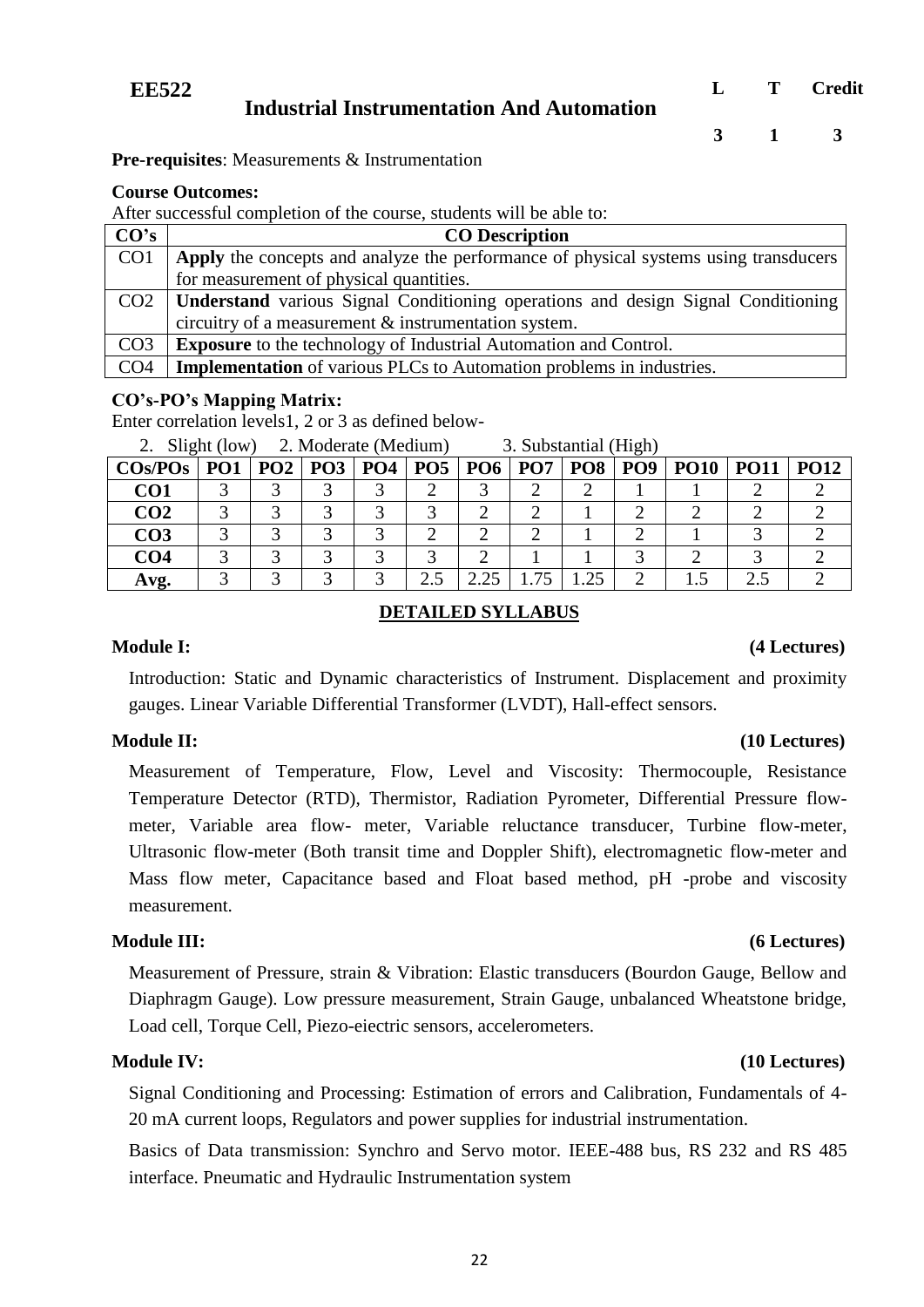Automation: Benefits and Impact of Automation on Manufacturing and Process Industries; Architecture of Industrial Automation Systems. Data Acquisition systems and PC based automation.

### **Module V: (6 Lectures)**

Introduction to Automatic Control: P-I-D Control, Controller Tuning, Special Control Structures, Feed- forward and Ratio Control, Predictive Control, Control of Systems with Inverse Response, Cascade Control. Process and Instrumentation Diagrams.

**Module VI: (6 Lectures)**

Sequence Control: PLCs and Relay Ladder Logic, Scan Cycle, RLL Syntax, Structured Design Approach, Advanced RLL Programming, Hardware environment; Control of Machine tools: Introduction to CNC Machines.

- [1].Doebelin, Measurement Systems, Applications and Design, Tata McGraw Hill, 2008.
- [2].Measurement & Instrumentation : Trends & Applications by M.K. Ghosh, S. Sen and S. Mukhopadhyay, Ane Books,2010
- [3].Fundamentals of Industrial Instrumentation Alok Barua, Wiley India Pvt Ltd,2011
- [4].Measurement and Instrumentation Principles, 3rdEdition, Alan S Morris, Butterworth-Heinemann, 2001
- [5].Industrial Instrumentation, Control and Automation, S. Mukhopadhyay, S. Sen and A. K. Deb, Jaico Publishing House,2013
- [6].Chemical Process Control, An Introduction to Theory and Practice, George Stephanopoulos, Prentice Hall India,2012
- [7].Frank. D, Petruzella, "Programmable Logic Controllers", Tata McGraw Hill Third Edition-2010.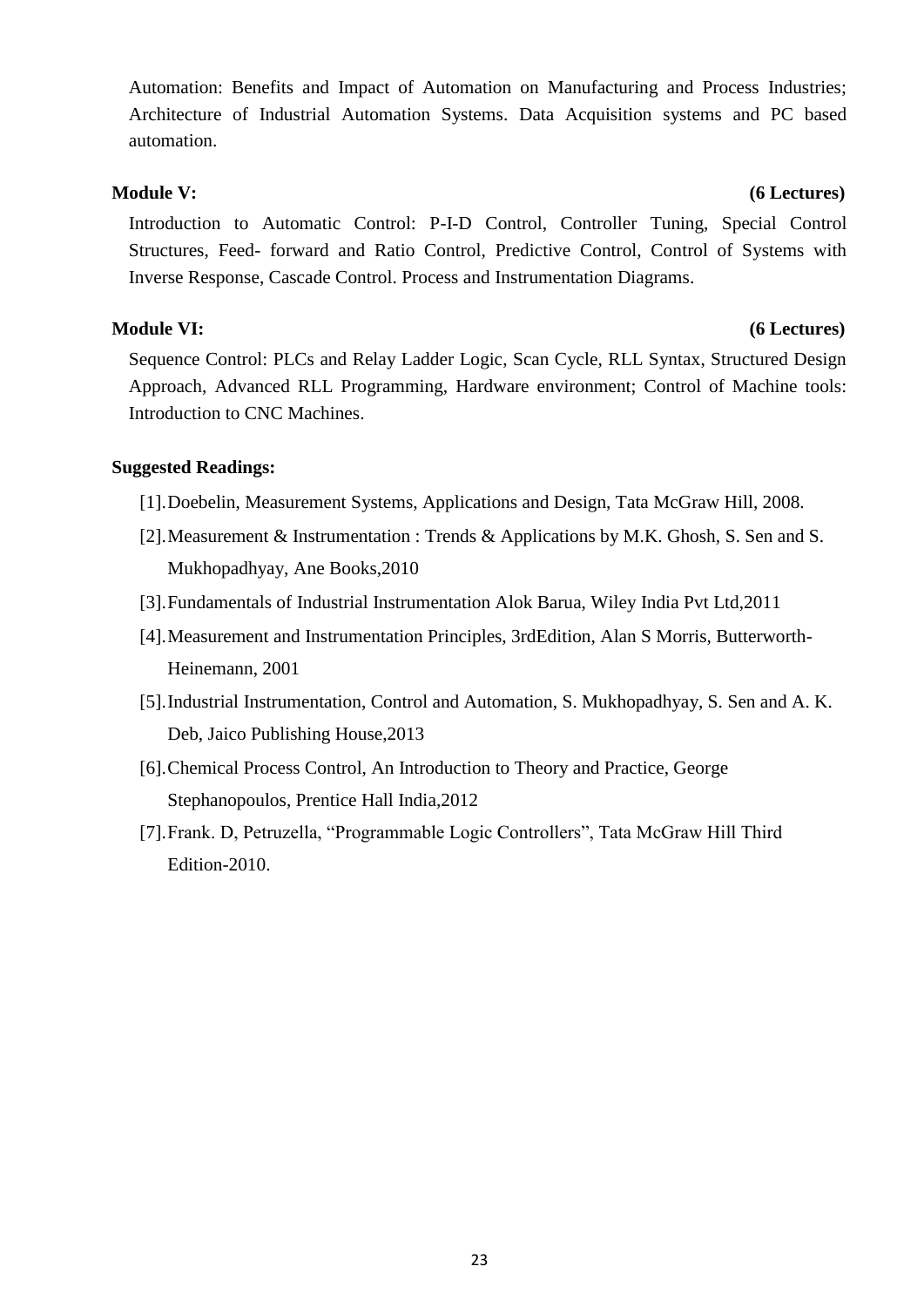After successful completion of the course, students will be able to:

| CO's            | <b>CO</b> Description                                                                        |
|-----------------|----------------------------------------------------------------------------------------------|
| CO <sub>1</sub> | Analyze electromechanical systems by mathematical modeling.                                  |
| CO <sub>2</sub> | <b>Determine</b> Transient and Steady State behavior of systems using standard test signals. |
| CO <sub>3</sub> | Analyze linear systems for steady state errors, absolute stability and relative              |
|                 | Stability using time domain and frequency domain techniques.                                 |
| CO <sub>4</sub> | <b>Identify</b> and <b>design</b> a control system satisfying specified requirements.        |

#### **CO's-PO's Mapping Matrix:**

Enter correlation levels1, 2 or 3 as defined below-

| 3. Slight (low) 2. Moderate (Medium)                                                   |   |      |   |   | 3. Substantial (High) |  |  |  |  |  |
|----------------------------------------------------------------------------------------|---|------|---|---|-----------------------|--|--|--|--|--|
| $\cos$ /POs   PO1   PO2   PO3   PO4   PO5   PO6   PO7   PO8   PO9   PO10   PO11   PO12 |   |      |   |   |                       |  |  |  |  |  |
|                                                                                        |   |      |   |   |                       |  |  |  |  |  |
| CO <sub>1</sub>                                                                        | 3 |      |   |   |                       |  |  |  |  |  |
| CO <sub>2</sub>                                                                        | 3 | 2    |   | 3 |                       |  |  |  |  |  |
| CO <sub>3</sub>                                                                        | 3 | າ    |   | 3 |                       |  |  |  |  |  |
| CO <sub>4</sub>                                                                        | 3 | 3    | 3 | 3 |                       |  |  |  |  |  |
| Avg.                                                                                   |   | 2.33 |   |   |                       |  |  |  |  |  |

#### **DETAILED SYLLABUS**

#### **Module I: Introduction to Principles of Control System (8 Lectures)**

Concept of systems and its classification; open-loop and closed-loop control system, benefits of feedback, mathematical modeling and representation of physical systems, analogous systems.

Transfer functions for different types of systems, block diagrams and its reduction techniques, Signal flow graphs and Mason's gain formula.

#### **Module II: Time domain and Frequency domain (10 Lectures)**

Time domain performance criterion, transient response of first order and second order systems; Steady state errors and error constants of different types of system; dynamic error constant: Derivation and its advantages; sensitivity; performance analysis for P, PI and PID controllers.

#### **Module III: Stability Criterion (8 Lectures)**

Concept of stability by Routh stability criterion. Stability analysis using root locus. Bode plot analysis. Absolute and Relative stability. Definition and computation of Gain Margin and Phase Margin. Comparison between time and frequency response plot.

#### **Module IV: Stability Criterion Continued (6 Lectures)**

Frequency response Polar plots and its stability criterion. Relative stability, Nyquist criterion; Graphical approach for gain and phase margin using polar plot; Advantages and disadvantages of frequency response plot.

#### **Module V: Compensation design (4 Lectures)**

Compensation - lag, lead and lag-lead networks, Compensation designs of networks using time

#### 24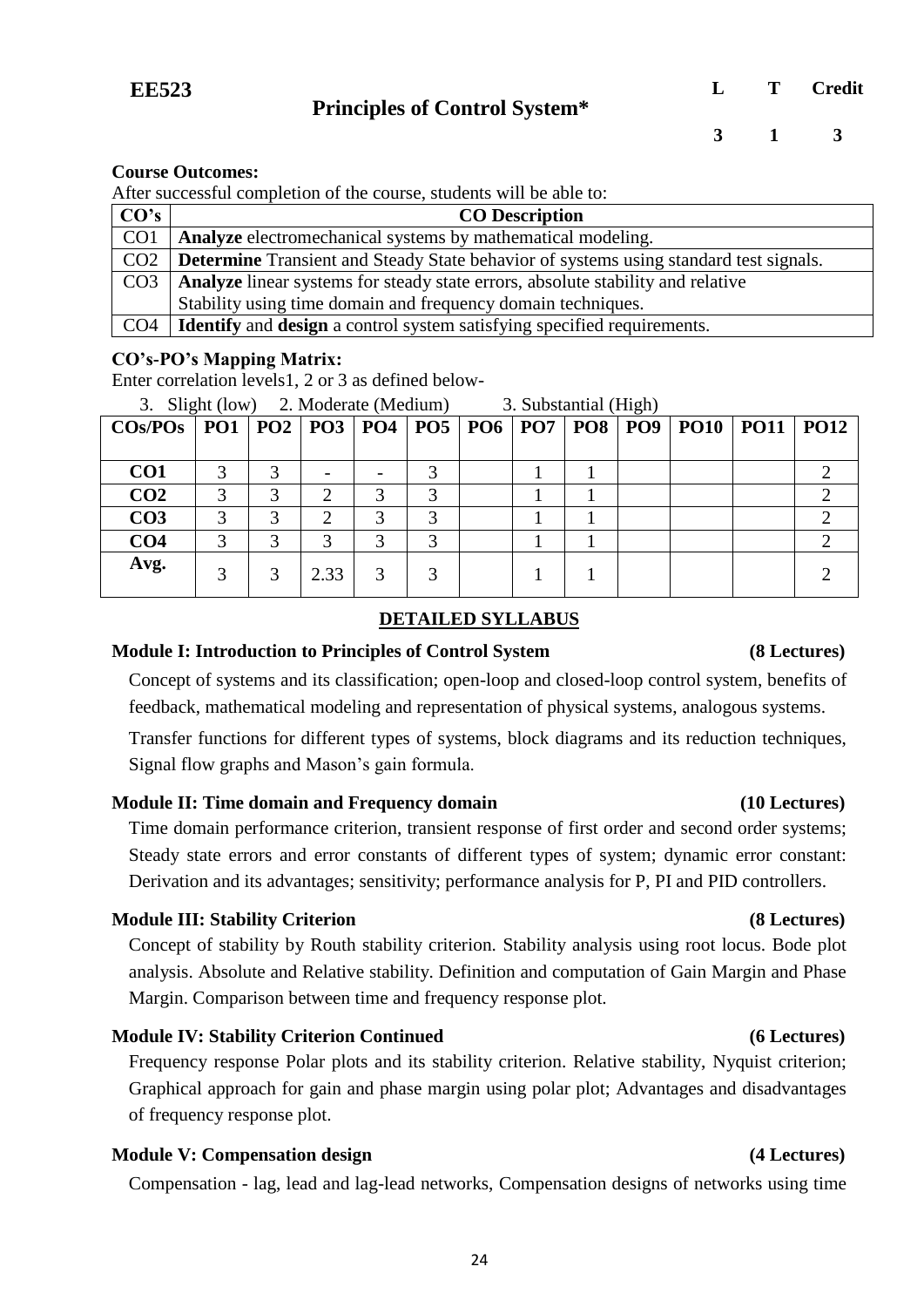domain analysis and frequency response analysis.

#### **Module VI: State Space Analysis (6 Lectures)**

Concepts of state, state variables, state space representation of systems, dynamic equations, transient matrix, merits for higher order differential equations and its solution; Concept of controllability and observability.

### **Suggested Readings:**

[1].I. J. Nagrath and M. Gopal, "Control Systems Engineering", New Age International, 2009

- [2]. B. C. Kuo, "Automatic Control System", Prentice Hall, 1995.
- [3]. K. Ogata, "Modern Control Engineering", Prentice Hall, 1991.
- [4]. H. Saeed, "Automatic Control System", S. K. Kataria & Sons, 2008.
- [5]. S. K. Bhardwaj and S. K. Nagar, "Modern Control System with Advance Topics", New Age International, 2019.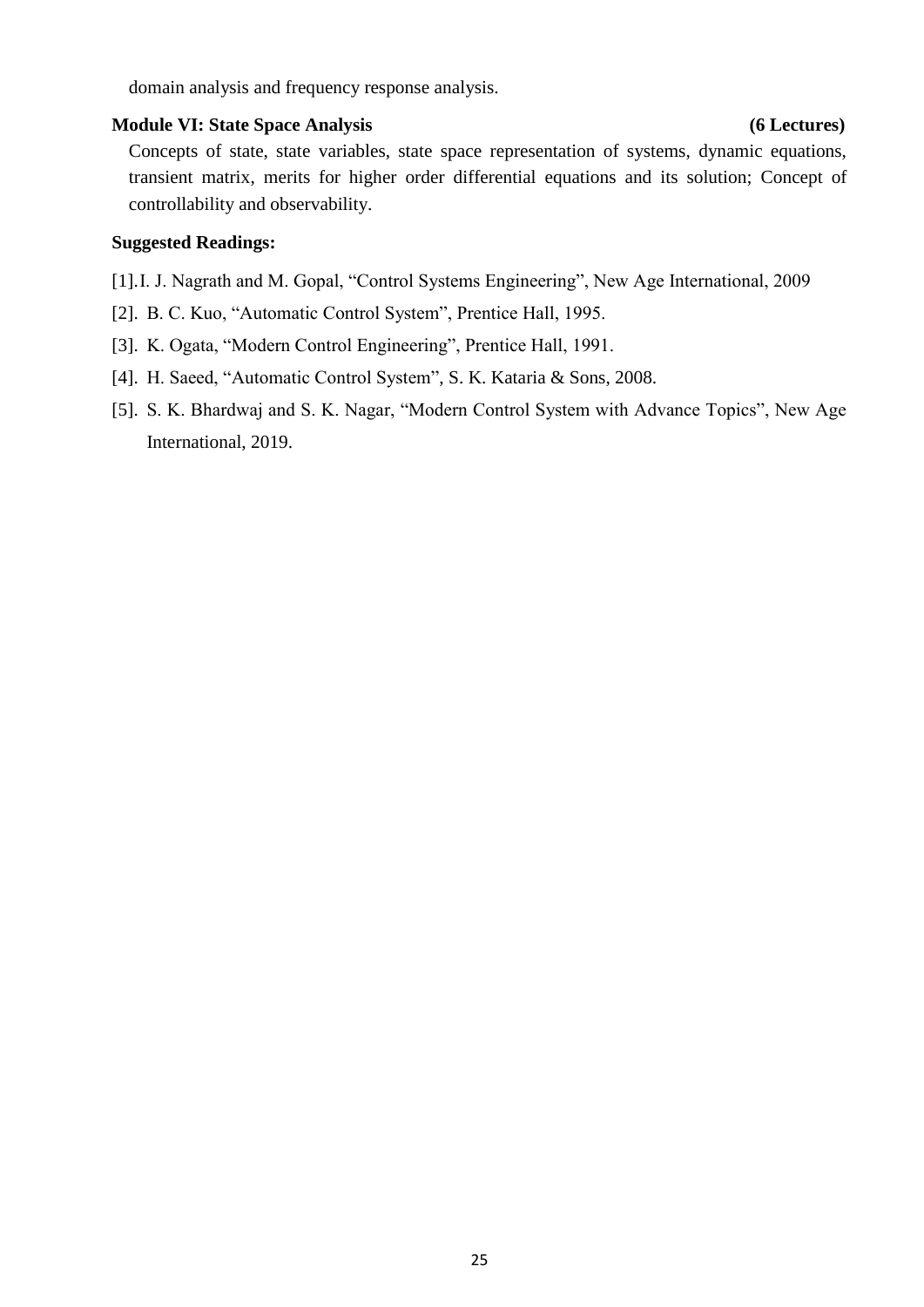### **Electromechanical Energy Conversion And Transformers\***

**L T Credit**

**3 1 3**

#### **(This course is not offered to Electrical Engg students)**

#### **Course Outcome:**

After successful completion of the course students will able to:

| CO's            | <b>CO</b> Description                                                                      |  |  |  |  |  |  |  |  |
|-----------------|--------------------------------------------------------------------------------------------|--|--|--|--|--|--|--|--|
| CO <sub>1</sub> | <b>Understand</b> the principle of operation of Electromechanical energy conversion        |  |  |  |  |  |  |  |  |
| CO <sub>2</sub> | <b>Understand</b> the construction and principle of operation of DC machines, single phase |  |  |  |  |  |  |  |  |
|                 | and three phase transformers and auto transformers.                                        |  |  |  |  |  |  |  |  |
| CO <sub>3</sub> | <b>Analyze</b> starting methods and speed control of DC machines.                          |  |  |  |  |  |  |  |  |
| CO <sub>4</sub> | <b>Analyze</b> parallel operation of DC Generators, single phase and three phase           |  |  |  |  |  |  |  |  |
|                 | transformers.                                                                              |  |  |  |  |  |  |  |  |
| CO <sub>5</sub> | <b>Evaluate</b> the performance of DC machines.                                            |  |  |  |  |  |  |  |  |

#### **CO's-PO's Mapping Matrix:**

Enter correlation levels1, 2 or 3 as defined below-

| 1. Slight (low) | 2. Moderate (Medium) | 3. Substantial (High) |
|-----------------|----------------------|-----------------------|
|-----------------|----------------------|-----------------------|

| $\cos$ /PO <sub>s</sub>   PO <sub>1</sub> |  |     |  |  | PO2   PO3   PO4   PO5   PO6   PO7   PO8   PO9   PO10   PO11   PO12 |  |
|-------------------------------------------|--|-----|--|--|--------------------------------------------------------------------|--|
| CO <sub>1</sub>                           |  |     |  |  |                                                                    |  |
| CO <sub>2</sub>                           |  |     |  |  |                                                                    |  |
| CO <sub>3</sub>                           |  |     |  |  |                                                                    |  |
| CO <sub>4</sub>                           |  |     |  |  |                                                                    |  |
| CO <sub>5</sub>                           |  |     |  |  |                                                                    |  |
| Avg.                                      |  | 1.6 |  |  |                                                                    |  |

#### **DETAILED SYLLABUS**

#### **Module I: Principle of Electromechanical Energy Conversion (4 Lectures)**

Energy stored in electric and magnetic fields, energy conversion in single and multi-excited systems and torque production, reluctance torque; Reluctance and hysteresis motors.

#### **Module II: General Description of Electrical Machines (5 Lectures)**

Constructional details of dc and ac machines, description of magnetic and electric circuits in cylindrical rotor and salient pole machines, mmf distribution of current carrying single and multiple coils; Armature winding as a current sheet, associated mmf and flux density waves.

#### **Module III: DC Machines and Commutations (9 Lectures)**

Simplex lap and wave windings, emf and torque equations, interaction of the fields produced by field and armature circuits.

#### **Module IV: DC Generators (4 Lectures)**

Methods of excitation, shunt, series and compound generators, characteristics, testing.

#### **Module V: DC Motors (4 Lectures)**

Methods of excitation, characteristics, starting and speed control methods; Losses and their estimation, efficiency.

#### **Module VI: Single-phase Transformers (9 Lectures)**

Principle of operation, equivalent circuit, voltage regulation and efficiency; Parallel operation.

#### 26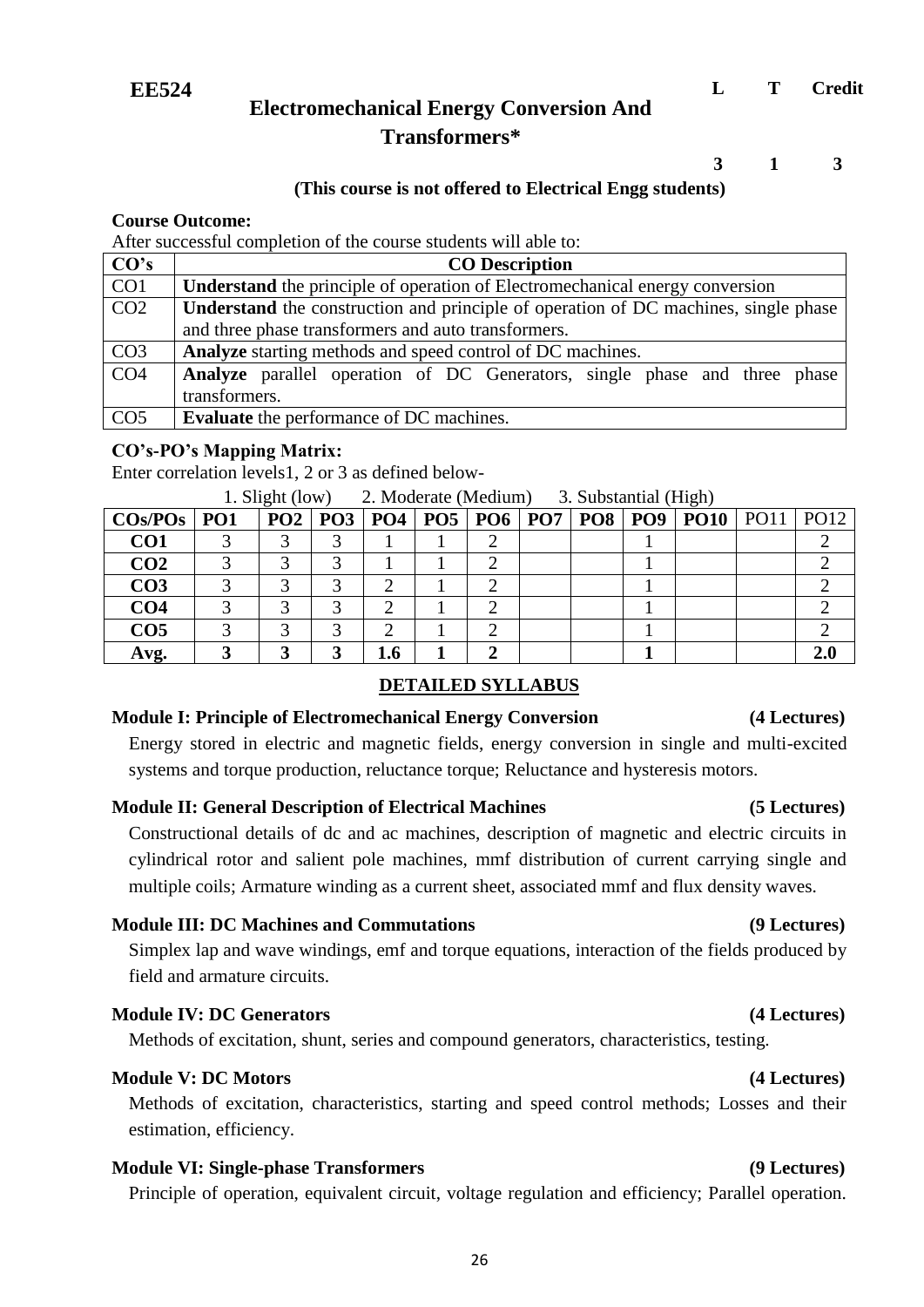Principle of operation and comparison with two winding transformer.

Autotransformers: Principle of operation and comparison with two winding transformer

#### **Module VII: Three Phase Transformers (6 Lectures)**

Various connections and their comparative features, harmonics in emf and magnetizing current, effect of connections and construction on harmonics; Parallel operation of three-phase transformers, sharing of load, 3-phase to 2-phase conversion, 3-phase to 6-phase conversion.

- [1].Fitzgerald A. E., Kingsley C. and Kusko A., "Electric Machinery", 6th Ed., McGraw-Hill International Book Company,2008.
- [2].Say M. G., "The Performance and Design of Alternating Current Machines", CBS Publishers and Distributors,2005.
- [3].Say M. G. and Taylor E. O., "Direct Current Machines", 3rd Ed.,ELBS and Pitman.1986
- [4].Nagrath I. J. and Kothari D. P., "Electrical Machines", 3rd Ed., Tata McGraw-Hill Publishing Company Limited,2008.
- [5].Chapman S. J., "Electric Machinery Fundamentals", 4th Ed.,McGraw-Hill International Book Company, 2005
- [6].Clayton A. E. and Hancock N., "The Performance and Design of DC Machines", CBS Publishers and Distributors, 2003.
- [7].Langsdorf A. S., "Theory of AC Machines", 2nd Ed., Tata McGraw-Hill Publishing Company Limited, 2008.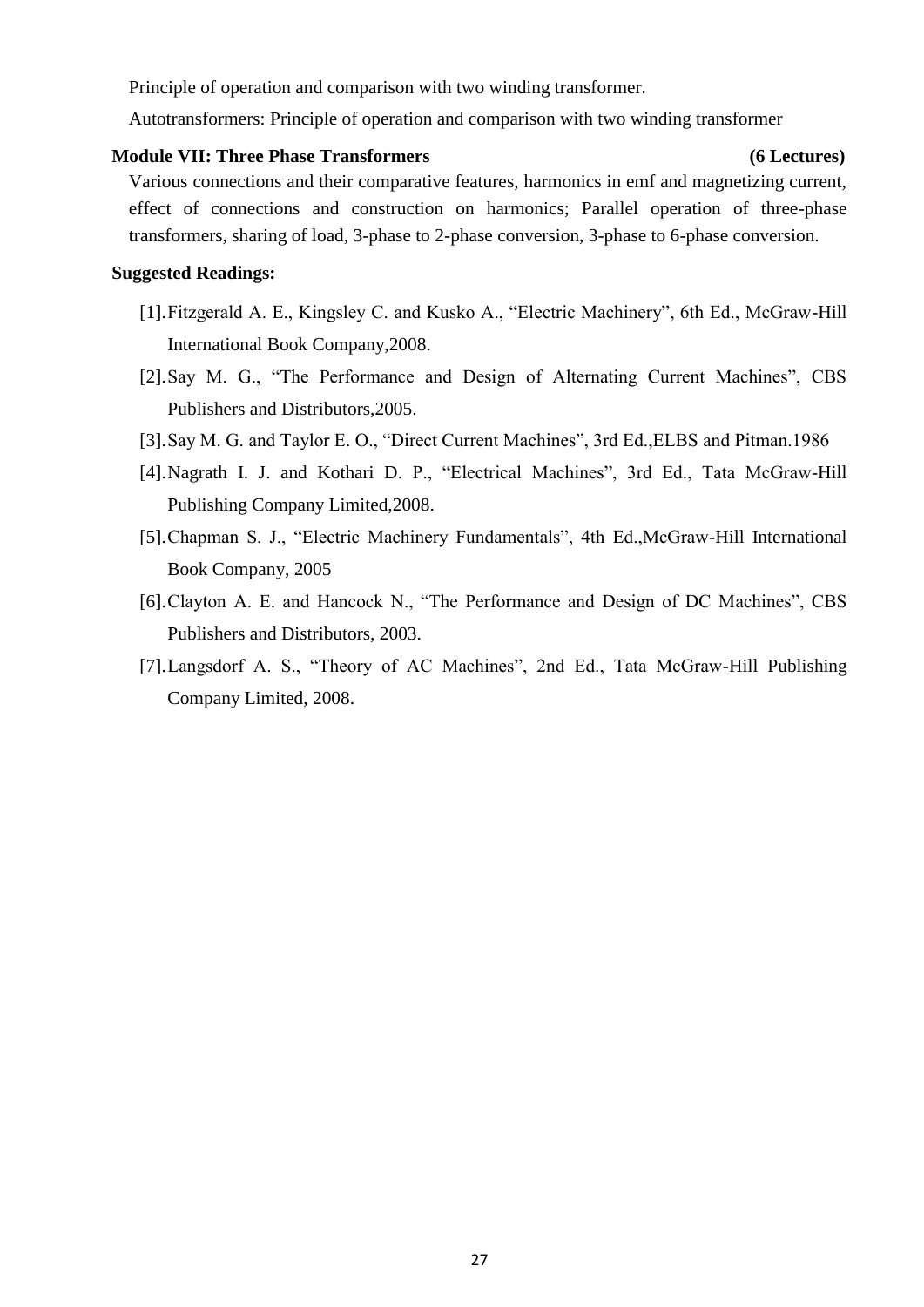## **Laboratory / Sessional**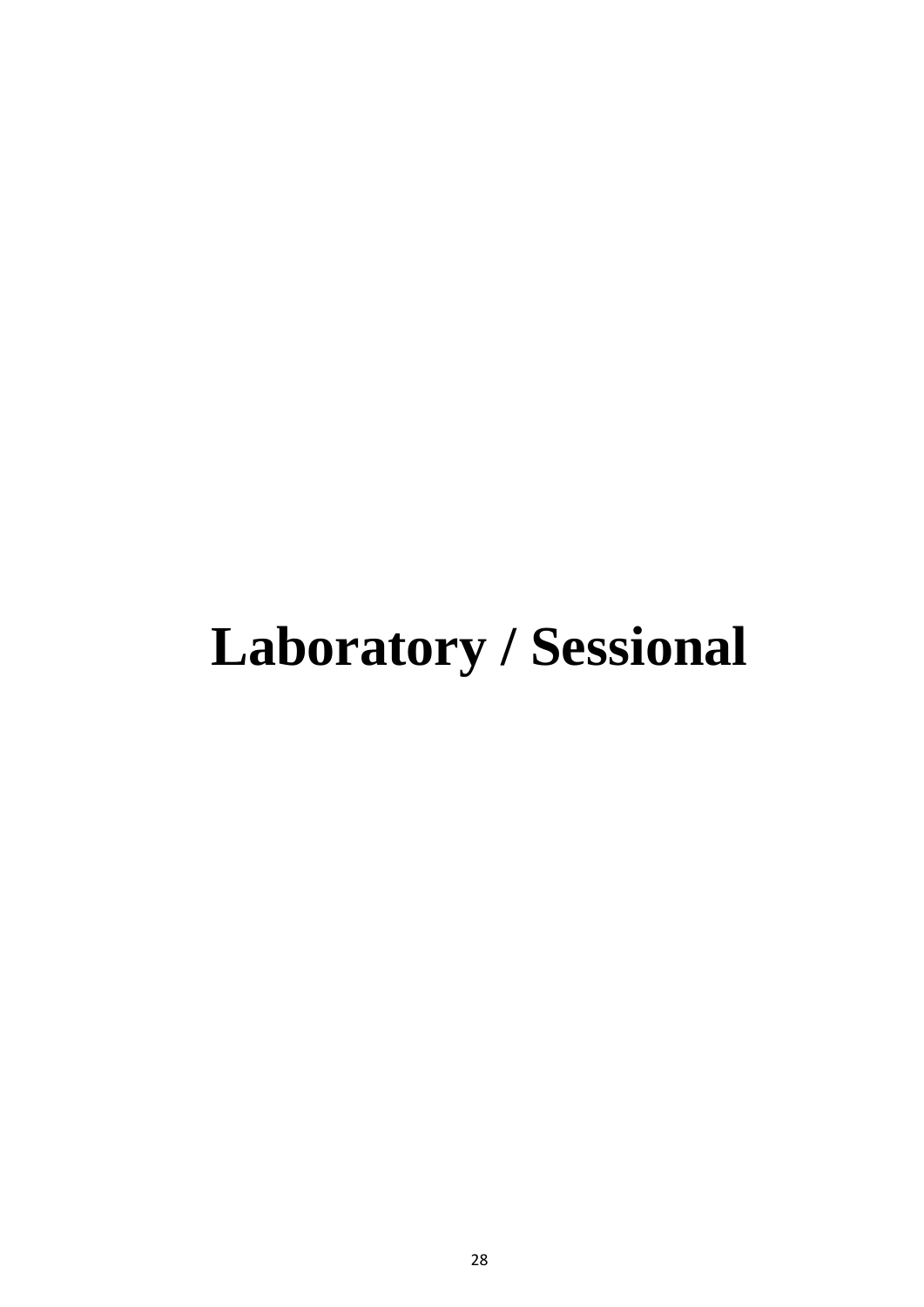### **Electrical Machines-II Laboratory**

**3 1**

This Laboratory Experiments may be performed in physical/ virtual platform (as per availability of list of experiments in virtual lab portal).

#### **List of the Experiments**

### **Atleast 10 experiments should be performed in this Laboratory.**

- 1) No Load & blocked rotor test on a three phase induction motor & draw the circle diagram.
- 2) Speed control of a 3-phase induction motor by rheostatic, cascading and pole changing methods.
- 3) Load test on three phase induction motor & draw the various characteristics.
- 4) To perform slip test on a given alternator and to determine d-axis reactance (Xd ) and qaxis reactance (Xq)
- 5) Determination of sub-transient reactance of a synchronous generator by static method.
- 6) To perform load test on Schrage motor at different speed setting (1000, 1400 rpm).
- 7) To perform open circuit test and short circuit tests on a three phase Synchronous generator and calculate its voltage regulation by Synchronous impedance method.
- 8) Determination of V curve and Inverted V curve of a 3-phase Synchronous motor at noload.
- 9) To perform load test on single phase capacitor motor.
- 10) To determine the negative and zero sequence reactance of a given alternator.
- 11) Synchronization of two alternators and their load sharing.
- 12) To perform open circuit test and short circuit tests on a three phase Synchronous generator and calculate its voltage regulation by Synchronous impedance method.
- 13) To determine voltage regulation of three phase Synchronous generator by ZPF method.
- 14) To determine the core loss of a single phase transformer at varying frequency and separate the hysteresis and eddy current loss.
- NOTE : At least ten experiments are to be performed, minimum seven experiments should be performed from above list. Remaining three experiments may either be performed from the above list or designed & set by the concerned institution as per the scope of the syllabus.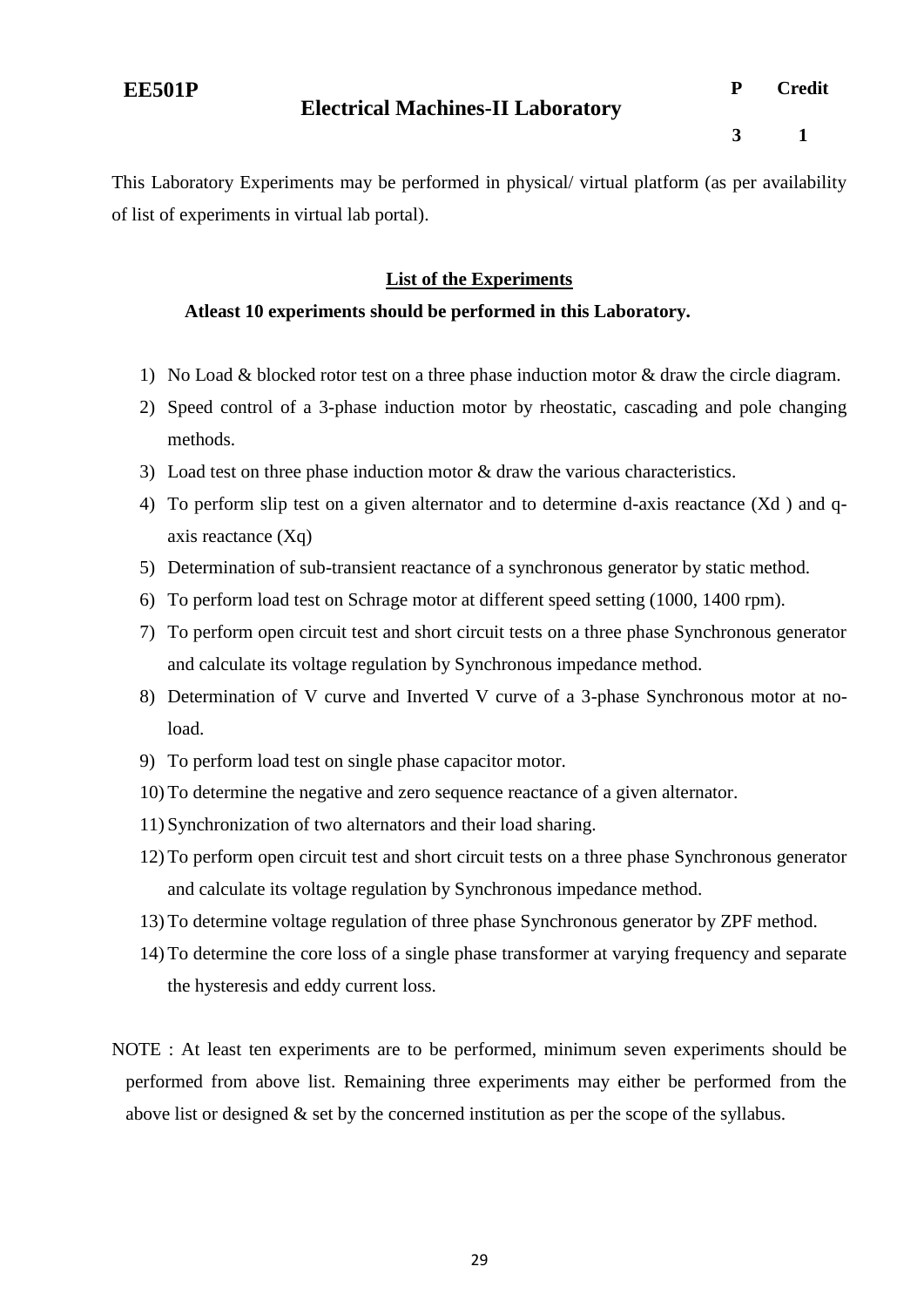### **Principles of Control System Laboratory**

**P Credit**

**3 1**

This Laboratory Experiments may be performed in physical/ virtual platform (as per availability of list of experiments in virtual lab portal).

### **List of the Experiments**

Atleast 10 experiments should be performed in this Laboratory.

- 1) To Study the time response of a closed loop second order system.
- 2) Study of closed loop P, PI, PID Controllers.
- 3) Time response analysis of LEAD compensating network.
- 4) Frequency response analysis of LEAD compensating network.
- 5) Study of temperature control of oven using PID Controller.
- 6) To obtain the characteristics of Synchro Transmitter and Receiver
- 7) To obtain transfer function of a D.C Shunt motor.
- 8) To plot and analyze the Root locus, Bode & Nyquist plots using MATLAB.
- 9) To perform dynamic system simulation using MATLAB.
- 10) Design of PID controller for speed control of a dc motor using MATLAB.
- NOTE : At least ten experiments are to be performed, minimum seven experiments should be performed from above list. Remaining three experiments may either be performed from the above list or designed  $\&$  set by the concerned institution as per the scope of the syllabus.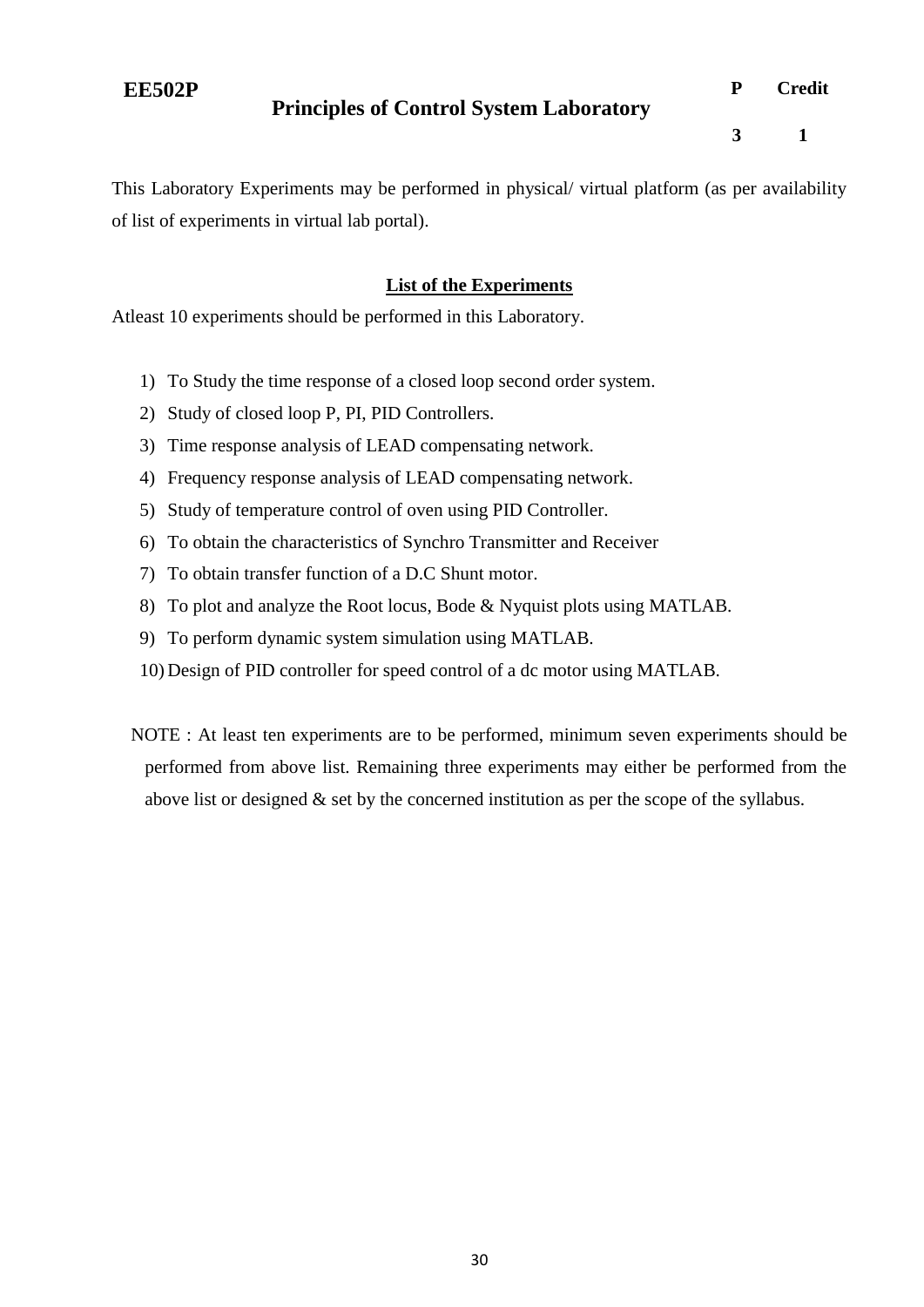### **Microprocessor & Microcontroller Laboratory**

**3 1**

This Laboratory Experiments may be performed in physical/ virtual platform (as per availability of list of experiments in virtual lab portal).

### **List of the Experiments**

Atleast 10 experiments should be performed in this Laboratory.

#### **Microprocessor**

- 1) Write an ALP for addition of two 8 bit numbers, result may be of more than 8 bit.
- 2) Write an ALP to find the largest/ smallest number in a data array.
- 3) Write an ALP to arrange the numbers of data array in ascending/descending order.
- 4) Write an ALP to move a block of data from a location of memory to another location of memory.
- 5) Design an interfacing circuit to interface 64KB of memory with 8085 microprocessor.
- 6) Design an interfacing circuit to interface a common anode/ cathode seven segment LED display with microprocessor and write an ALP to display digit 0 to 9 and letter A to F.
- 7) Write a program for addition of content of the memory location 3000:0400H to the contents of 4000:0700H and store the result in 6000:0900H by using instructions of 8086 microprocessor.
- 8) Design an interfacing circuit to interface 8255 with 8085 microprocessor and write an ALP for controlling LEDs with switches.
- 9) Write an ALP to find square of an 8 bit number using look up table.
- 10) Write a program for generation of square wave.

#### **Microcontroller**

- 1) Write a program in assembly language/C language to send data on ports of 8051 microcontroller.
- 2) Write a program in assembly language/C language to perform various arithmetic operations.
- 3) Write a program in assembly language/C language to read dot-matrix keyboard.
- 4) Write a program in assembly language/C language to display massage on multiple 7 segment display.
- 5) Write a program in assembly language/C language to generate 1kHz square wave on port line of 8051
- 6) Write a program in assembly language/C language to perform various logical operations.
- 7) Write a program in assembly language/C language to display message on LCD display.
- 8) Write a program in assembly language/C language to rotate stepper motor in clockwise direction.
- 9) Write a program in assembly language/C language send MSBTE on hyper terminal of PC.
- 10) Write a program in assembly language/C language to read ADC.
- NOTE: At least ten experiments are to be performed, minimum seven experiments should be performed from above list. Remaining three experiments may either be performed from the above list or designed  $\&$  set by the concerned institution as per the scope of the syllabus.